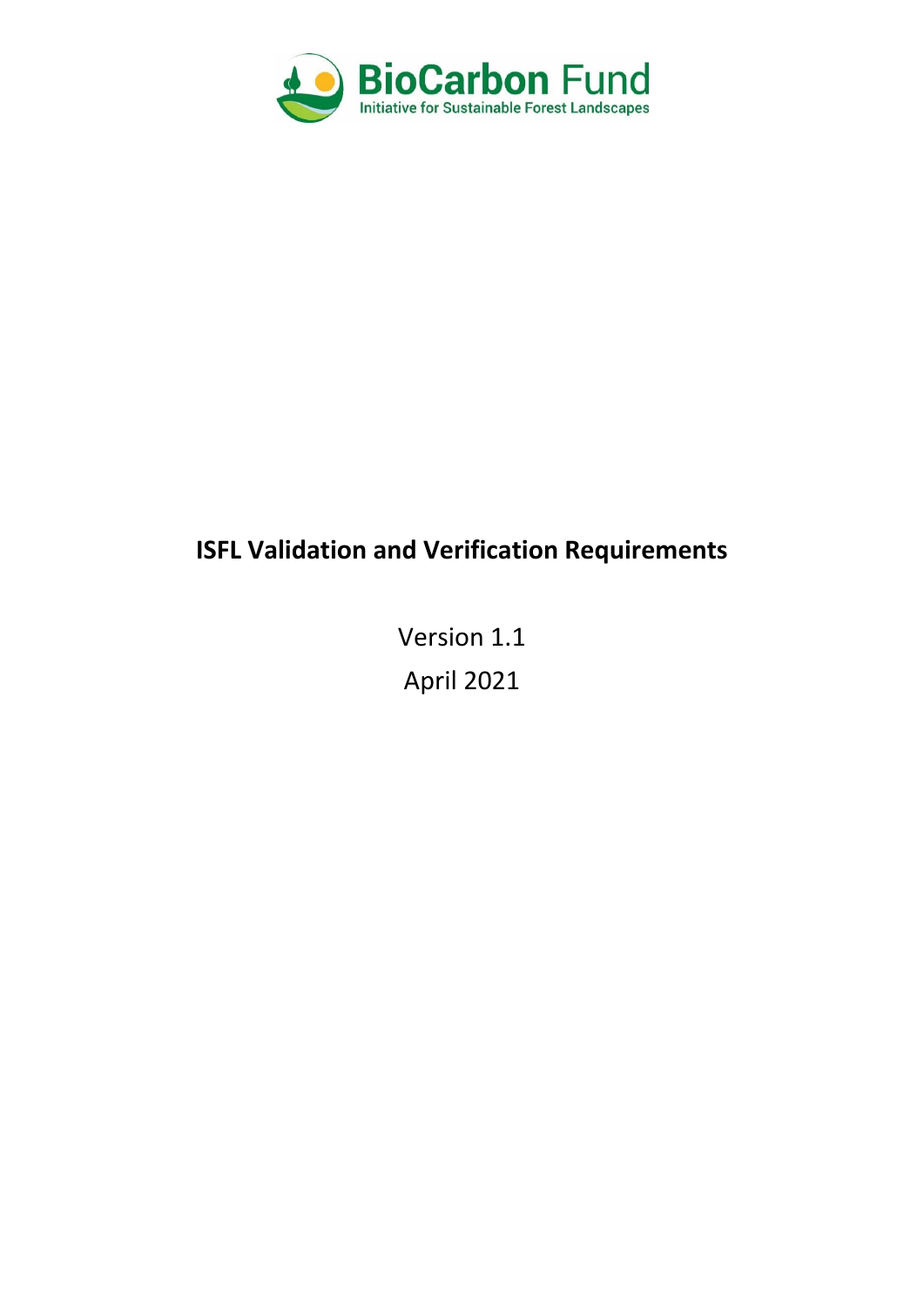# **Table of Contents**

| 11. |  |
|-----|--|
|     |  |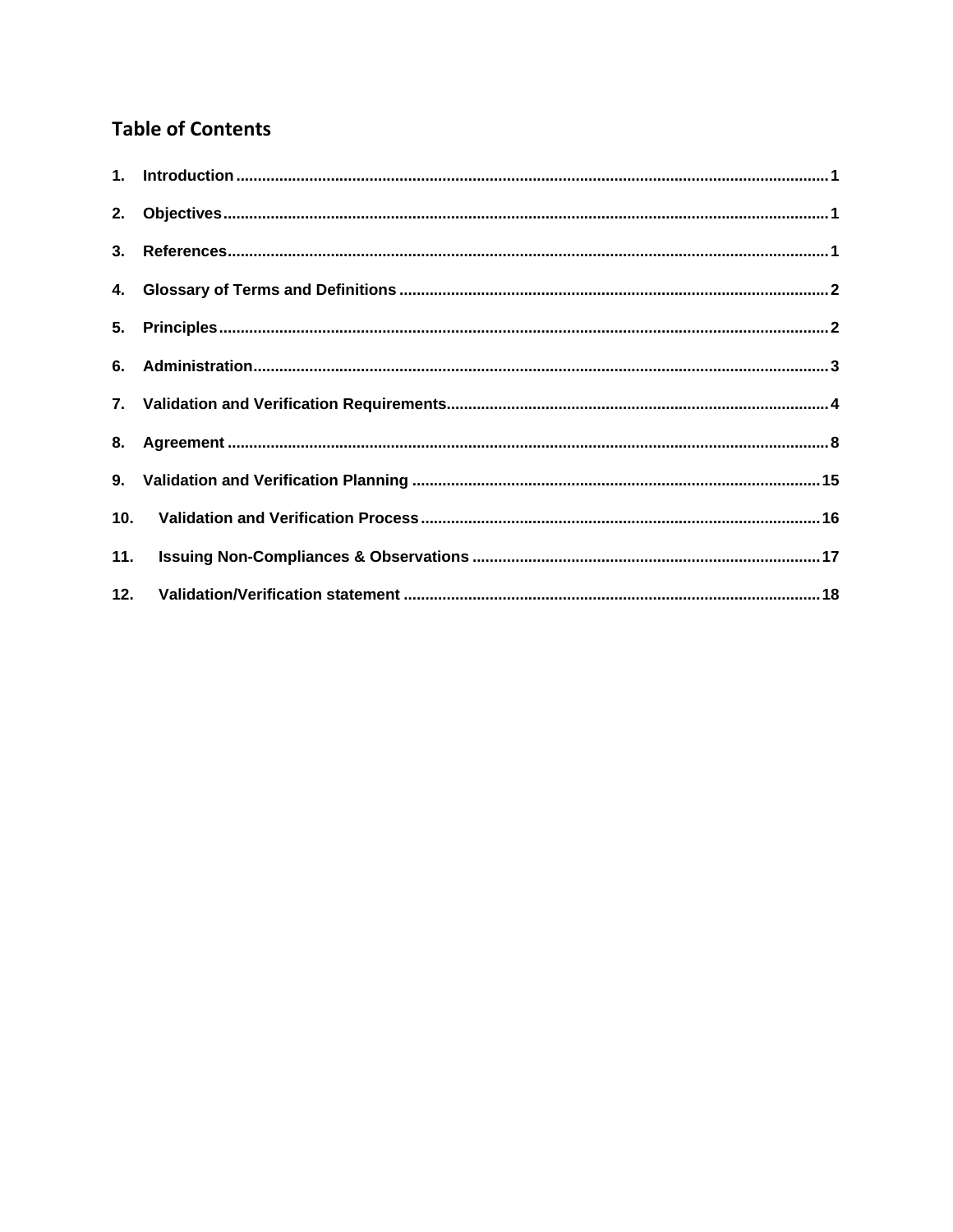# <span id="page-2-0"></span>**1. Introduction**

1. These Validation and Verification Requirements (VVR) provide a set of requirements to ensure that the Validation and Verification criteria of the BioCarbon Fund Initiative for Sustainable Forest Landscapes (ISFL) are fulfilled. This document shall be updated from time-to-time and readers should ensure that they are using the most current version of the document.

# <span id="page-2-1"></span>**2. Objectives**

- 2. The objective of the Validation and Verification Requirements is to:
	- a) Enhance the overall integrity and Transparency of the ISFL;
	- b) Establish the accreditation requirements for Validation and Verification Bodies (VVBs).
	- c) Provide clarity on the Validation and Verification process of the ISFL; and
	- d) Improve the Consistency, quality, and Transparency in the preparation, execution, and reporting of Validations and Verifications under the ISFL.

# <span id="page-2-2"></span>**3. References**

- 3. The following documents should be used as normative references for the application of the VVR:
	- a) ISFL Program Requirements: Provides the overarching requirements for ISFL ER programs;
	- b) ISFL Buffer Requirements: Provides the procedures for managing Uncertainty and Reversal Management Mechanism of ISFL ER Programs;
	- c) ISFL Process Requirements: Provides the procedures for the ISFL ER Program cycle and defines procedures to approve normative documents;
	- d) ISO 14064-3:2006 Greenhouse Gases Part 3: Specification with guidance for the Validation and Verification of Greenhouse Gas assertions;
	- e) ISO 14065:2013 Greenhouse Gases Requirements for Greenhouse Gas Validation and Verification Bodies for use in recognition and other forms of recognition;
	- f) ISO 14066: 2011 Greenhouse Gases Competence requirements for Greenhouse Gas validation teams and Verification teams;
	- g) IAF MD 6:2014 IAF Mandatory Document for the Application of ISO 14065:2013.
- 4. Forms and templates: the following templates are used to capture data or information required in the ISFL processes and provides pre-defined fields and provides specific Guidelines:
	- a) Emissions Reductions Monitoring Report: Form and guidance to help ISFL Countries to prepare a monitoring report describing the Emissions Baseline and the results of the applicable Reporting Period;
	- b) Validation and Verification Report Templates: Forms and guidance to help VVBs to prepare the Validation and Verification Report.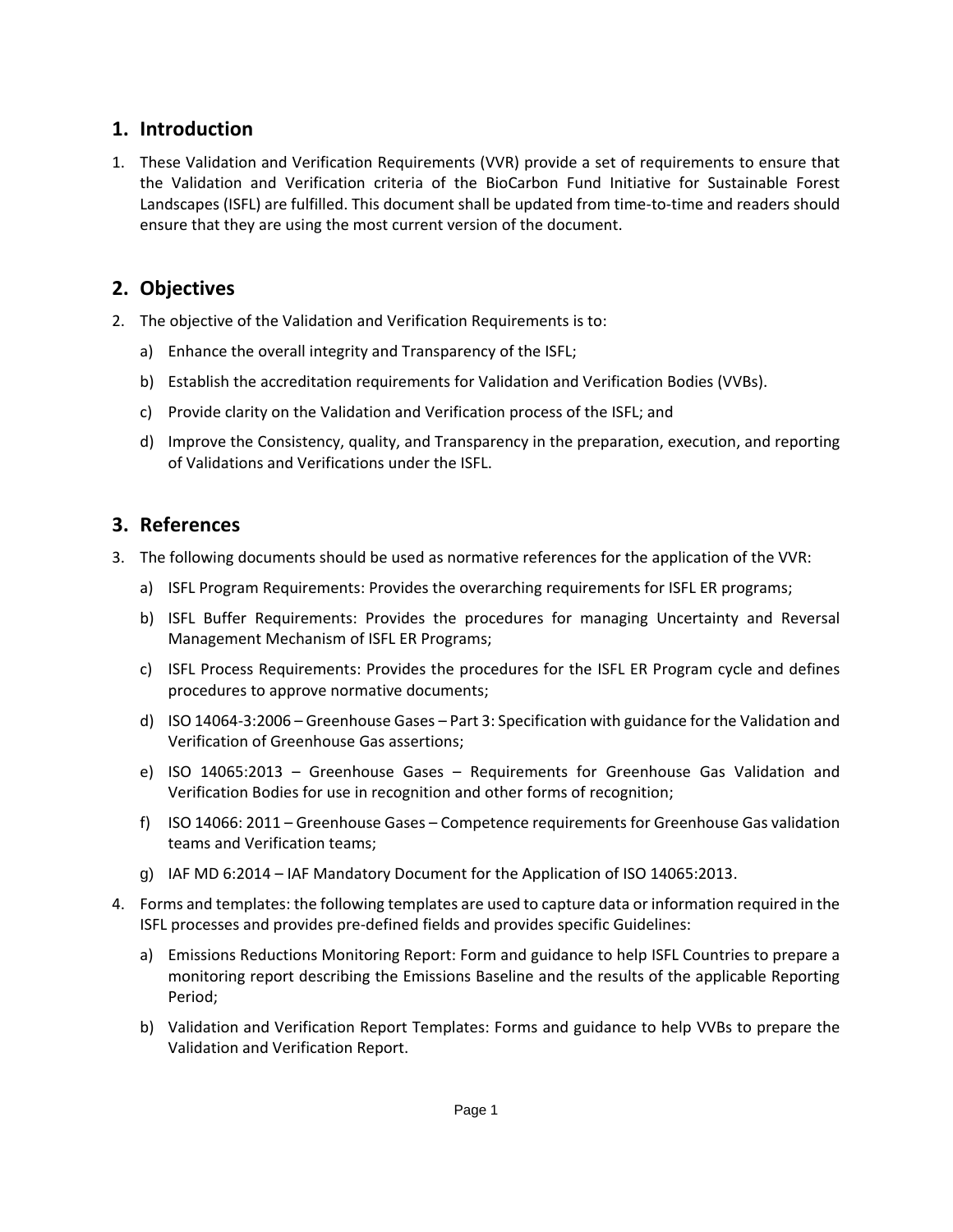c) ISFL Program Document Template which contains information on ISFL ER Programs' compliance with the ISFL Requirements.

# <span id="page-3-0"></span>**4. Glossary of Terms and Definitions**

- 5. For the purposes of the VVR, the terms and definitions described in the ISFL Glossary of Terms shall apply. In addition to definitions in the ISFL Glossary, the following terms apply in this document:
	- a) "Shall" is used to indicate requirements to be followed;
	- b) "Should" is used to indicate that among several possibilities, one course of the action is recommended as particularly suitable;
	- c) "May" is used to indicate what is permitted.

# <span id="page-3-1"></span>**5. Principles**

#### **5.1 General Principles**

- 6. The Validation and Verification Body shall adhere to the following principles in its Validation/Verification: 1
	- a) Relevance: select the GHG sources, GHG Sinks, GHG reservoir, data and methodologies appropriate to the needs of the intended user<sup>2</sup>;
	- b) Completeness: include all relevant GHG Emissions and Removals, and all relevant information to support criteria and procedures;
	- c) Consistency: enable meaningful comparisons in ISFL ER Program-related information;
	- d) Accuracy and conservativeness: Estimations should be neither over- nor under-estimated and uncertainties should be reduced as far as practical. If this cannot be assured, use conservative assumptions, values, and procedures to ensure that reported Emission Reductions are not overestimated;
	- e) Transparency: disclose sufficient and appropriate ISFL ER Program-related information truthfully to allow intended users to make decisions with reasonable confidence.

<sup>1</sup> Based on the principles set out by ISO 14064-2:2006 – Greenhouse Gases – Part 2: Specification with guidance at the project level for quantification, monitoring and reporting of Greenhouse Gas Emission Reductions or Removal enhancements; it is reproduced with the permission of the International Organization for Standardization (ISO). This standard can be obtained from any ISO member and from the website of the ISO Central Secretariat at the following address: [<https://www.iso.org/home.html>](https://www.iso.org/home.html). Copyright remains with ISO.

<sup>&</sup>lt;sup>2</sup> "Intended users" include ISFL Program Participants, ISFL Contributors, VVBs, the FMT, buyers of Emission Reductions local and other stakeholders and the World Bank.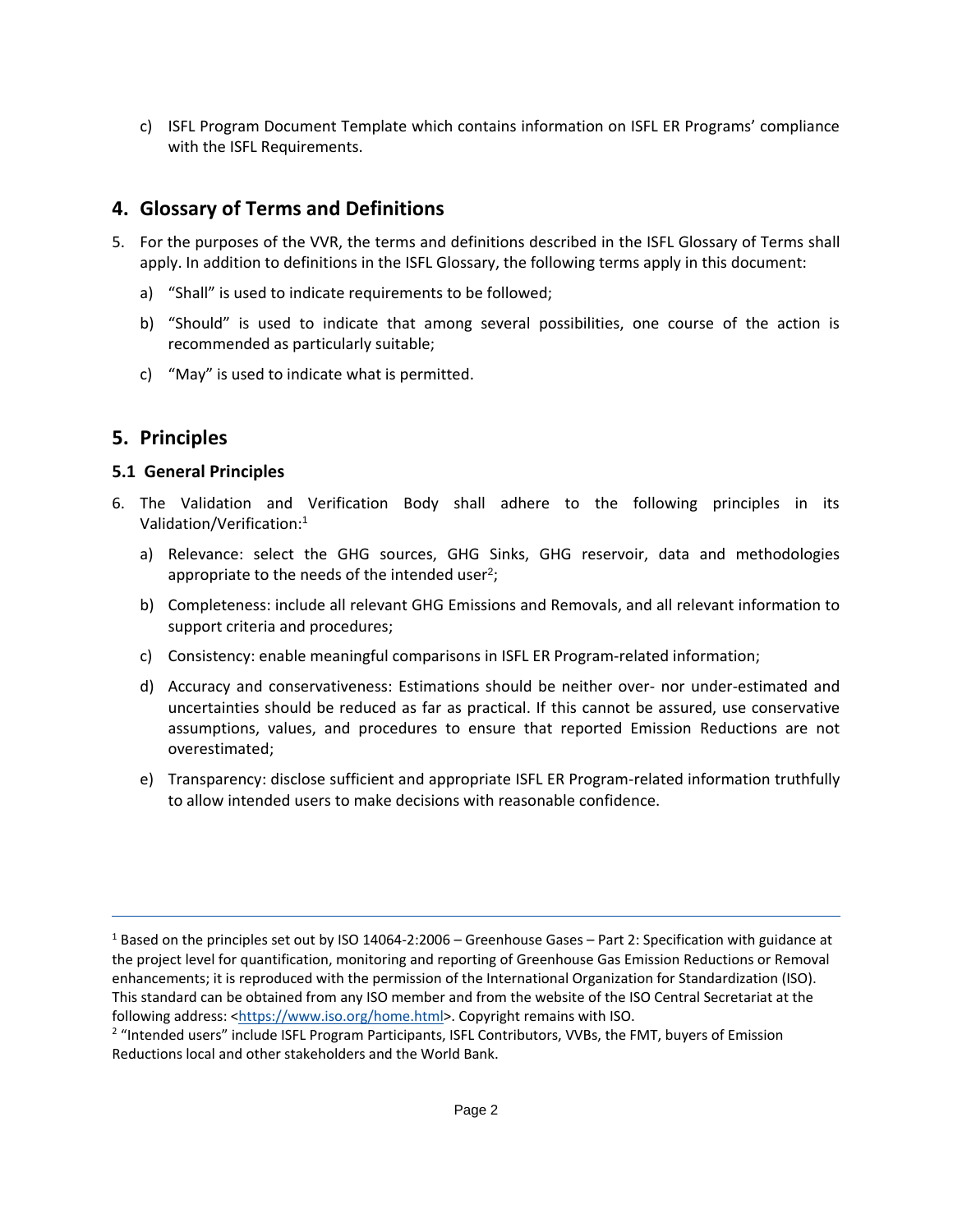#### **5.2 Principles Applicable to Validation and Verification Bodies**

- 7. In line with the ISO 14064-3:2006, when carrying-out Validation/Verification, VVBs shall apply the following general principles:
	- a) Impartiality: Remain independent of the Activity being validated and verified, and free from Bias and conflict of interest. Maintain objectivity throughout the validation and Verification to ensure that the findings and conclusions will be based on objective evidence generated during the Validation and Verification process. Impartiality shall be demonstrated by complying with the requirements set by the ISO 14065:2013;
	- b) Ethical conduct: Demonstrate ethical conduct through trust, integrity, confidentiality, and discretion throughout the Validation and Verification process;
	- c) Evidence-based approach: Ensure the Validation and Verification engagement employs a rational method for reaching reliable and reproducible Validation and Verification conclusions and is based on sufficient and appropriate evidence;
	- d) Fair presentation: Reflect truthfully and accurately Validation and Verification activities, findings, conclusions, and reports;
	- e) Documentation: Document the Validation and Verification and ensure it establishes the basis for the conclusion and conformity with the criteria;
	- f) Conservativeness: When assessing comparable alternatives, use a cautiously moderate selection;
	- g) Confidentiality: Ensure that confidential information obtained or created during Validation and Verification activities is safeguarded and not inappropriately disclosed;
	- h) Due professional care: VVBs shall exercise due professional care and judgment in accordance with the importance of the task performed and the confidence placed by clients and intended users.

# <span id="page-4-0"></span>**6. Administration**

- 8. The Validation and Verification Body shall be accredited under ISO 14065 for scope ISO 14064-2, specifically for Land Use and Forestry by an Accreditation Body that is a signatory of the IAF Multilateral Recognition Arrangement (MLA) for ISO 14065. The ISFL may submit a request for proposals from accredited VVBs for the purpose of conducting country-specific Validation and Verification engagements.
- 9. ISFL Fund Management Team administers the ISFL. The FMT oversees the Validation and Verification process to ensure that all ISFL operations comply with applicable World Bank Group Policies and the ISFL requirements. The FMT has several functions, *inter alia*:
	- a) Proposal of any normative document to the ISFL governance system;
	- b) VVB selection;
	- c) Completeness check and posting of the final ER-PD and ER Monitoring Report;
	- d) Communication between the VVB and the ISFL Country;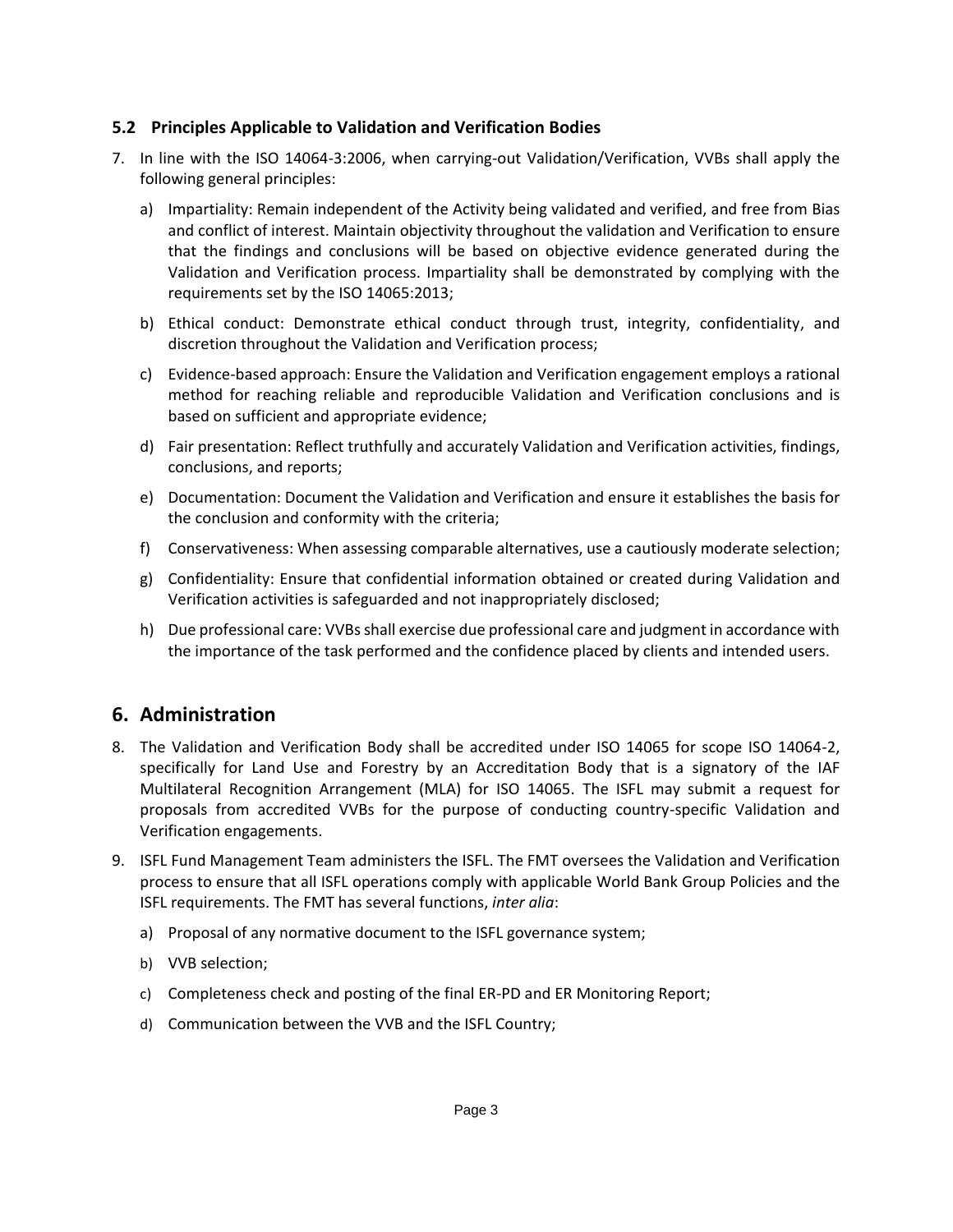- e) Review of the Validation and Verification reports;
- f) Management of the Carbon Asset Trading System, i.e. ISFL Transaction Registry.
- 10. The overall Validation and Verification process including steps is described in the ISFL Process Requirements. Validation will be divided in two parts and will occur before the first Verification. The first part will consist on the assessment of the GHG elements of the ERPD, and the second part will cover the assessment of the non-GHG elements of the ERPD. The number of Verifications will depend on the number of Reporting Periods defined by each ISFL ER Program. ISFL ER Programs shall report the results of the compilation of a GHG inventory during the ISFL ER Program design and every second year during the ISFL ERPA Phase (meaning at least two Reporting Periods per ISFL ERPA Phase), but the periodicity of accounting will be defined by each ISFL ER Program being expected a total of 2-3 monitoring and Verification events.
- 11. The ISFL defines multiple ISFL ERPA Phases which are defined by each ISFL ER Program but shall be at least two and the latest shall not be later than 31 December 2029. Upon the closure of the ISFL on 31 December 2030, ISFL ER Programs may discontinue or may transition to another GHG Program.
- 12. ISFL ER Programs shall revise their Emission Baselines upon the conclusion of the ISFL ERPA Phase as required by the ISFL Program Requirements. This new Emission Baseline shall be used to estimate Emission Reductions during the applicable ISFL ERPA Phase. Each ISFL ERPA Phase shall be subject of Validation by a VVB.

# <span id="page-5-0"></span>**7. Validation and Verification Requirements**

### **7.1 Legal and Contractual Matters (ISO 14065:2013, Section 5.2)**

13. The Validation and Verification Body shall be a legal entity, or a defined part of a legal entity, such that it can hold legally responsible for all its Validation or Verification activities. The VVB shall retain authority and responsibility for the Validation and Verification statements.

### **7.2 Avoidance of Conflict of interest (ISO 14065:2013, Section 5.4.2)**

- 14. Validation and Verification under the ISFL requires a high level of neutrality and independence, and the selected VVB shall act impartially and shall avoid unacceptable conflicts of interest between the VVB performing Validation and/or Verification or with the ISFL and ER Programs under Validation and Verification.
- 15. The VVB or any of the VVB´s family members shall not take over, promote, deal with, or otherwise have a fiduciary relationship with any delegated activities from the ISFL ER Program with regard to the preparation of the ERPD, Monitoring Plan and estimated Emission Reductions. Otherwise, VVBs are required to disclose such conflict of interest before agreeing on performing Validation and Verification.
- 16. VVBs shall have in place a mechanism to identify and address any conflict of interest that may arise while performing the Validation and/or Verification services.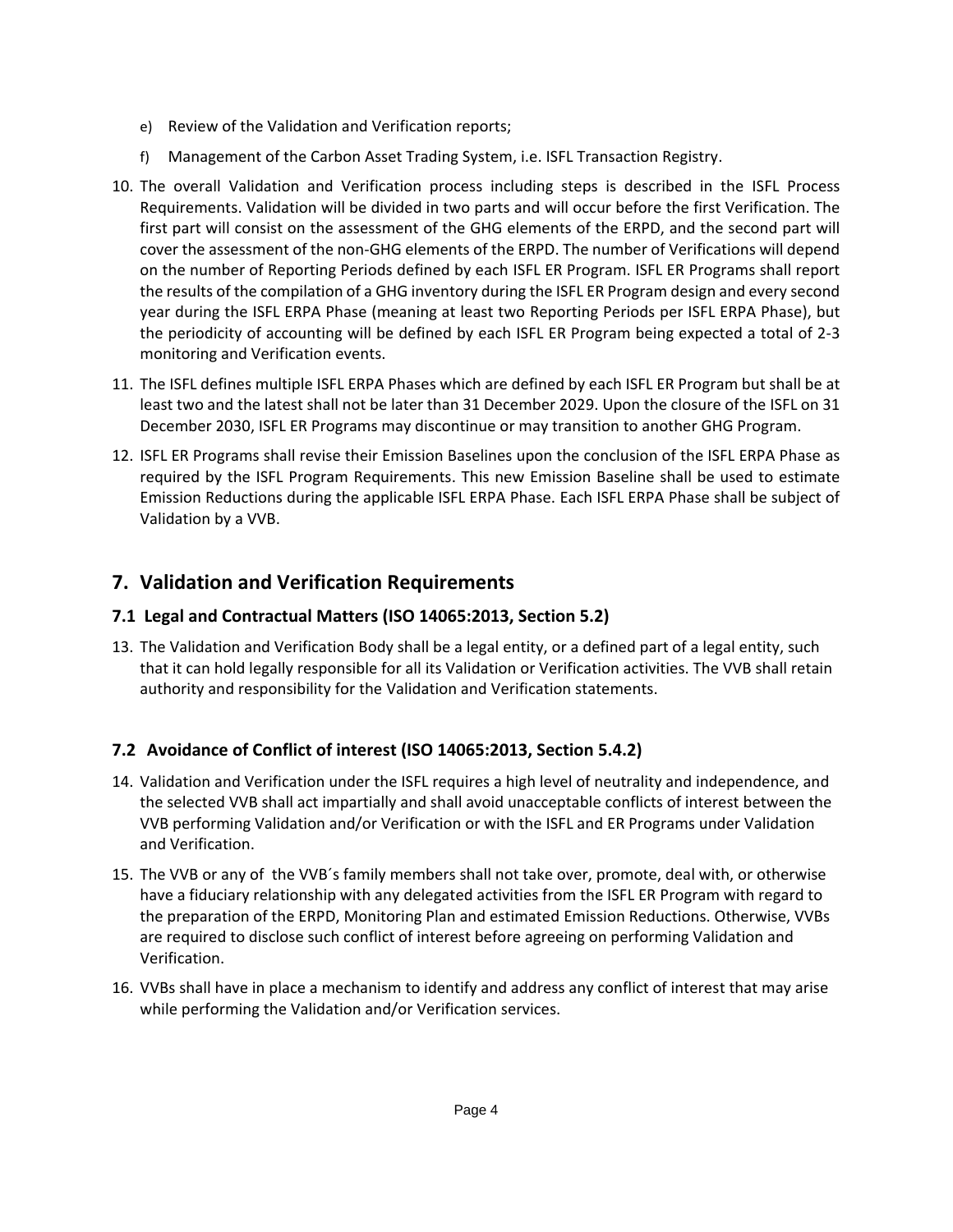17. If the VVB has performed a Validation/Verification of the ISFL ER Program and wishes to perform the Verification for the same ISFL ER Program, it shall obtain authorization from the FMT.

#### **7.3 Liability and financing (ISO 14065:2013, Section 5.5)**

- 18. Validations and Verifications shall be conducted under the World Bank contract.
- 19. Verifications shall be subject to the following additional requirements:
	- a) Subject to Section 13 of the General Terms and Conditions for Consulting Services (August 2016) ("General Conditions"), VVB providing Services in the United States and all Contractors and Subcontractors incorporated in the United States should have Professional Liability insurance in the amount of USD 5,000,000 per claim and in the aggregate.
	- b) Subject to Section 14 of the General Terms and Conditions for Consulting Services (August 2016) ("General Conditions"), the selected VVB shall indemnify and hold the Trustee and the Bank, its officers, officials and employees harmless from any and all claims, injuries, damages, losses or suits, including reasonable attorney fees, arising out of or in connection with the Independent Reviewer's (including subcontractors or anyone for whom they may be responsible) performance under this Contract, except for injuries and damages caused by the sole negligence of the Trustee or the Bank.
	- c) Subject to Sections 15 and 16 of the General Conditions, the Trustee or the Bank may, as appropriate, hold the selected VVB liable and request payment of damages for excess Emission Reductions that have been erroneously verified when such error is the result of the Independent Reviewer's (including subcontractors or anyone for whom they may be responsible) negligence, fraud or intentional misconduct.

#### **7.4 Management and personnel (ISO 14065:2013, Section 6.1)**

20. The Validation and Verification Body shall:

- a) establish, implement, and document a method for evaluating the competence of the Validation/Verification team personnel against the requirements outlined in ISO 14065:2013, ISO 14066:2011, and this guidance; and
- b) maintain records to demonstrate the competency of the Validation/Verification team and personnel in accordance with this guidance.

#### **7.5 Competences of Personnel (ISO 14065:2013, section 6.2)**

21. The Validation and Verification Body shall:

- a) Identify and select competent team personnel for each engagement;
- b) Ensure appropriate Validation and Verification team composition
- c) Ensure that the Validation/Verification team includes a team leader who is responsible for the engagement planning and management of the team;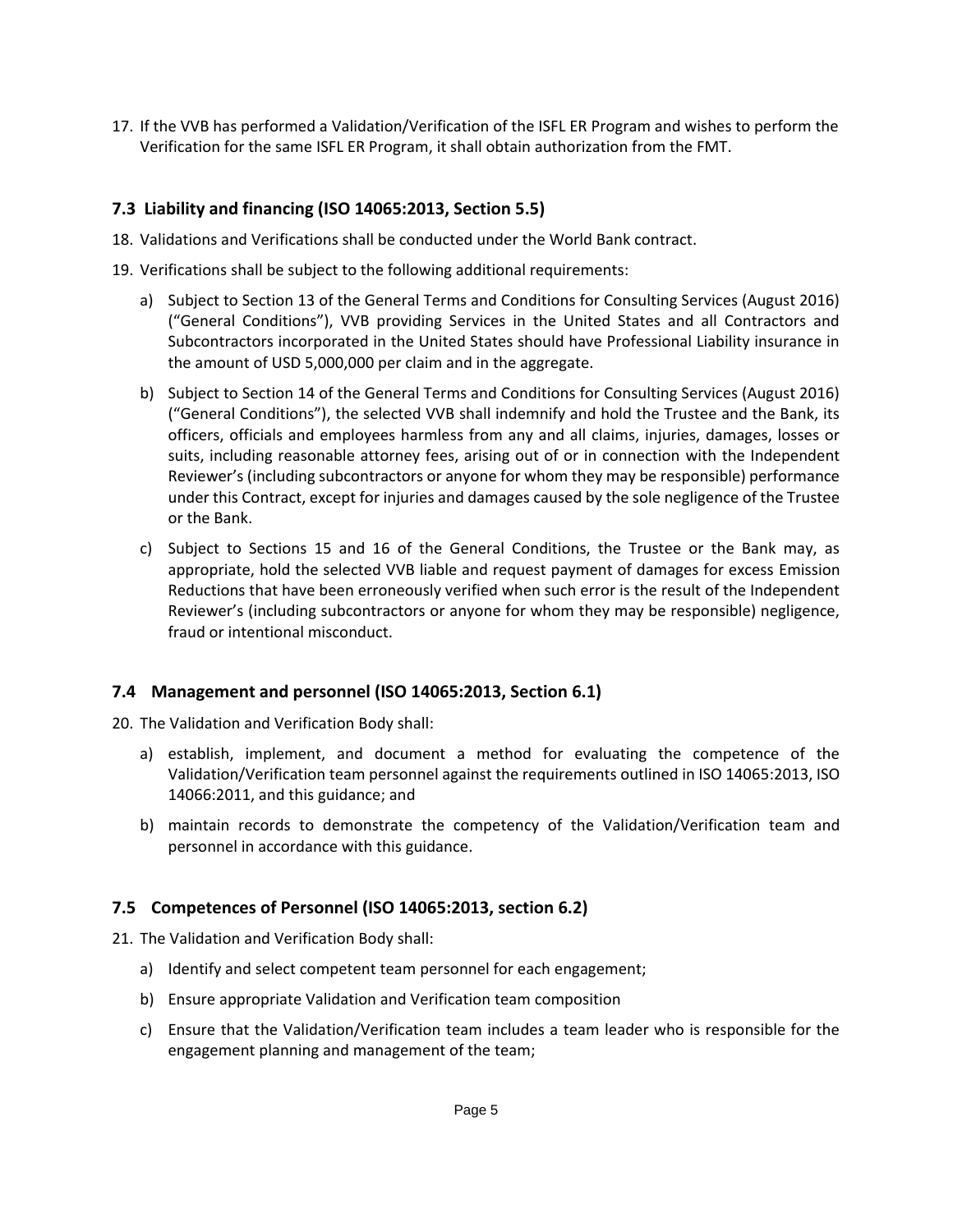- d) Ensure continued competence of all personnel conducting Validation and Verification activities, including continual professional development and training for validators and verifiers to maintain and/or develop competencies; and
- e) Conduct regular evaluations of the competence assessment process to ensure that it remains relevant for the ISFL.

#### **7.6 Validation and Verification Team Knowledge (ISO 14065:2013, section 6.3.2)**

- 22. The Validation/Verification team as a whole and the technical reviewer<sup>3</sup> shall demonstrate knowledge of the ISFL as well as the following skills and competences:
	- a) Expertise in the AFOLU sector and REDD+ in REDD+ countries;
	- b) Expertise in assessing GHG assertions and Emission Reductions in the AFOLU sector;
	- c) Expertise in assessing GHG assertions and Emission Reductions at a national subnational or jurisdictional scale;
	- d) Expertise on the IPCC Guidelines and GFOI Methods and Guidance Document;
	- e) Documented experience for not less than three complete Validation and Verification audits of projects or programs in REDD+ and the AFOLU sector;
	- f) Documented expertise in statistics applied to forest resource assessments and forest inventories;
	- g) Documented relevant experience in REDD+ and AFOLU GHG accounting for not less than three years;
	- h) Documented expertise in remote sensing and GIS applied to forest and land cover change assessments in REDD+ Countries;
	- i) Ability to communicate clearly in the local language or guarantee the presence of an interpreter and/or translator.
- 23. The VVB shall provide to the Accreditation Body and the FMT enough evidence to prove their competence abilities and skills of the management and accomplishment of the products requested.

#### **7.7 Validation and Verification Team Technical Expertise (ISO 14065:2013, section 6.3.3)**

- 24. The VVB shall guarantee the inclusion of the following roles and competences in the Validation/Verification teams:
	- a) Team Leader and Independent Reviewer:
		- i. Documented experience in leading and managing audit teams for not less than two complete audits;
		- ii. Documented expertise in auditing of data and information;

 $3$  Called Peer reviewer under ISO 14064 – 3. Competences can be filled by more than one person.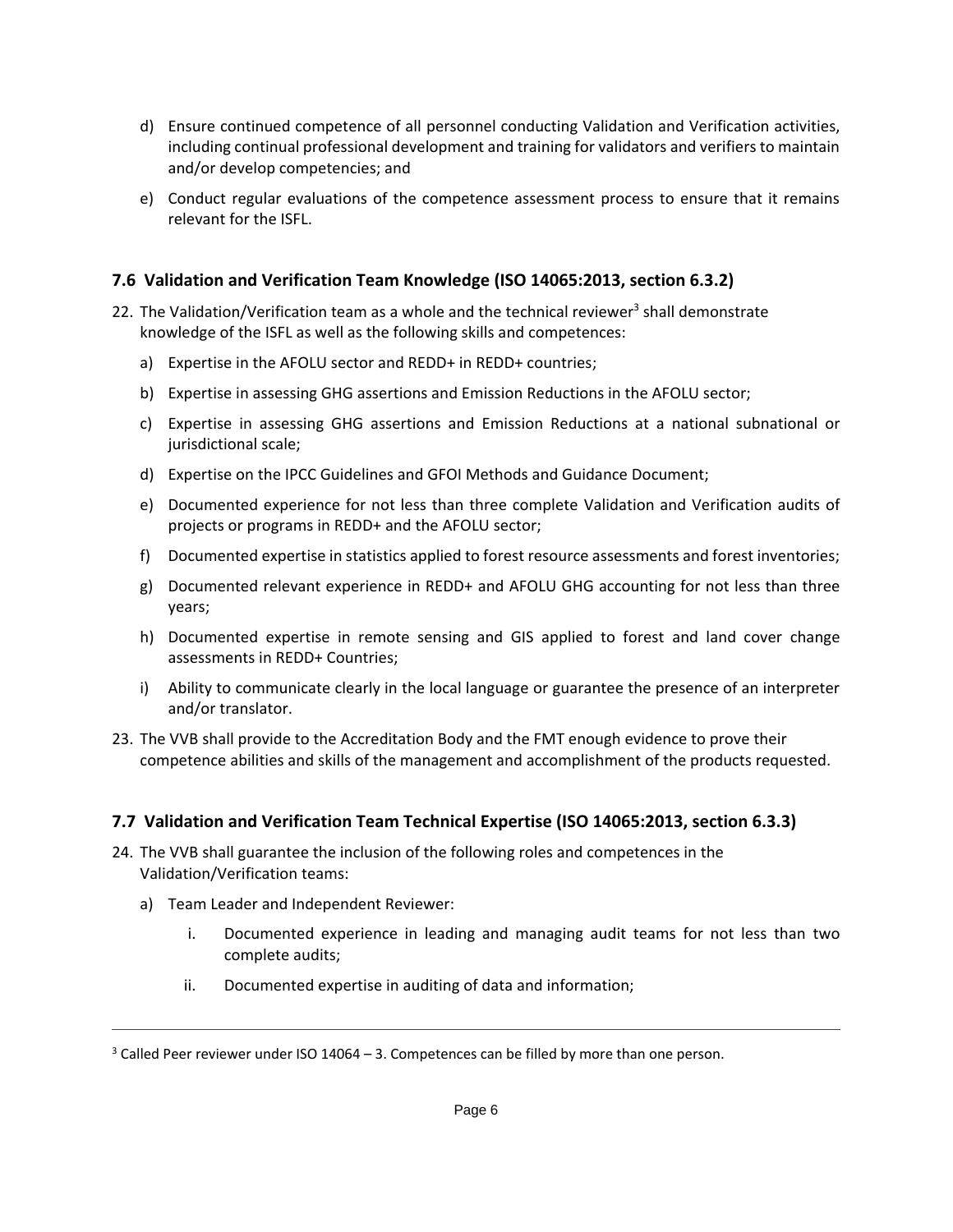- iii. Documented experience for not less than three complete audits of projects or programs in REDD+ and other AFOLU activities.; and
- iv. Knowledge of greenhouse information and data management systems and controls, including Quality Assurance (QA) and Quality Control (QC) techniques
- b) Technical Expert(s)<sup>4</sup>:
	- i. Documented expertise in statistics applied to forest and land cover resource assessments and terrestrial inventories; and
	- ii. Documented experience in REDD+ and AFOLU GHG accounting for not less than 3 years; and
	- iii. Documented expertise in remote sensing and GIS applied to forest and land cover change assessments in REDD+ Countries.

### **7.8 Validation and Verification Team Data and Information Auditing (ISO 14065:2013, section 6.3.4)**

- 25. The Validation/Verification team as a whole shall demonstrate detailed knowledge of ISO 14064- 3:2006, including demonstrated ability to develop a risk-based Validation/Verification approach, perform Validation/Verification procedures including assessing data and information systems and controls, collect sufficient and appropriate evidence and draw conclusions based on that evidence.
- 26. Evidence of the above competencies shall include evidence of relevant professional experience, complemented by appropriate training and education credentials.

### **7.9 Specific ISFL ER Program Validation/Verification Team Competencies (ISO 14065:2013, section 6.3.5)**

- 27. The Validation/Verification team shall have:
	- a) Understanding of the scale of the Emissions Baseline to assess;
	- b) Expertise to assess the implementation of the PR;
	- c) Expertise to quantify the effect of underlying assumptions on the Emissions Baseline;
	- d) Expertise to evaluate sources of Uncertainty and the effects of Uncertainty on the Emissions Baseline and Emissions Reductions;
	- e) Understanding of how Displacement will be assigned and accounted; and
	- f) Understanding of how existing mitigation projects are incorporated into the ISFL ER Program.

<sup>4</sup> These competences may be covered by more than one Technical Expert or partially by the Team Leader (i.e. Team Leader holds one of the three required competences), yet this shall not impact the quality of the audit.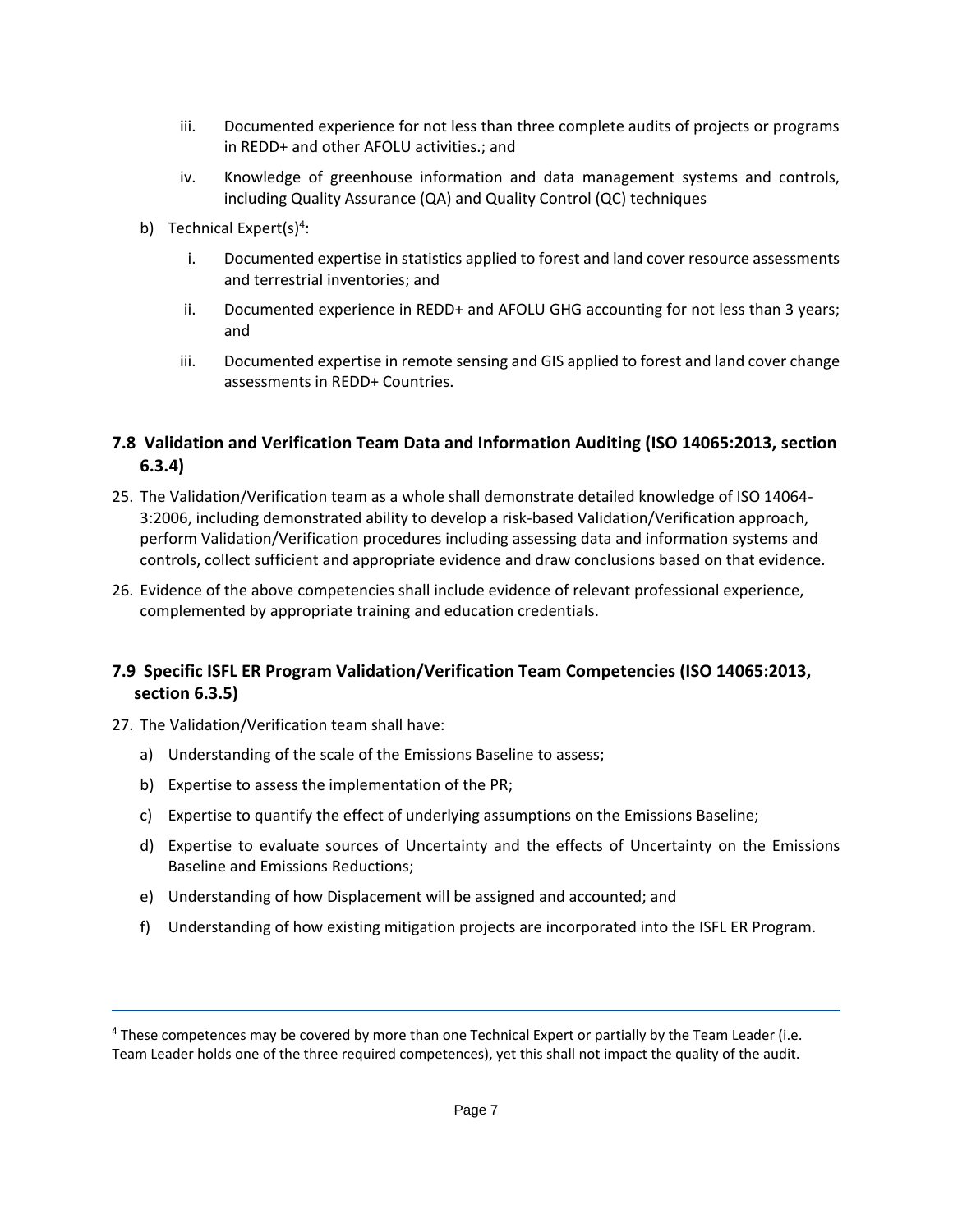#### **7.10 Outsourcing (ISO 14065:2013, section 6.6)**

28. The VVB shall not outsource Validation or Verification activities.

### **7.11 Communication of Responsibilities to a Client or Responsible Party (ISO 14065:2013, Section 7.2)**

- 29. The VVB shall have a process to inform the responsible party of its responsibility to make all necessary arrangements for the Validation or Verification, including provisions for examining satellite-based reference data as well as the process and personnel involved in the analysis of satellite data, data controls, and Quality Assurance; and
- 30. The VVB shall have in place provisions that allow the Accreditation Body as well as FMT to assess the Validation or Verification process.

### **7.12 Records (ISO 14065:2013, Section 7.5)**

- 31. The VVB shall keep records on the Validation/Verification process for a minimum of seven years, including:
	- a) ER Monitoring Report and any related information;
	- b) Validation and Verification Report and related internal documentation;
	- c) Identification of team members and criteria for the selection of teams;
	- d) Working papers with data and information reviewed by the team to allow an independent party to assess the quality of Validation and Verification activities and conformance with ISFL requirements.

# <span id="page-9-0"></span>**8. Agreement (ISO 14065:2013, Section 8.2.3, ISO 14064-3:2006, Section 4.3)**

32. The Validation/Verification basis agreed between the VVB and the FMT following the ISO 14065:2013, Section 8.2.3 and ISO 14064-3:2006, Section 4.3 and in accordance with the following sections.

#### **8.1 Level of Assurance (ISO 14064-3:2006, Section 4.3.1)**

33. The level of assurance shall be reasonable, with respect to material misstatements, errors or omissions and the application of the applicable criteria.

#### **8.2 Objectives**

- 34. The specific objectives for Validation are:
	- a) Ensure that the information provided in the ER-PD is correct and complete;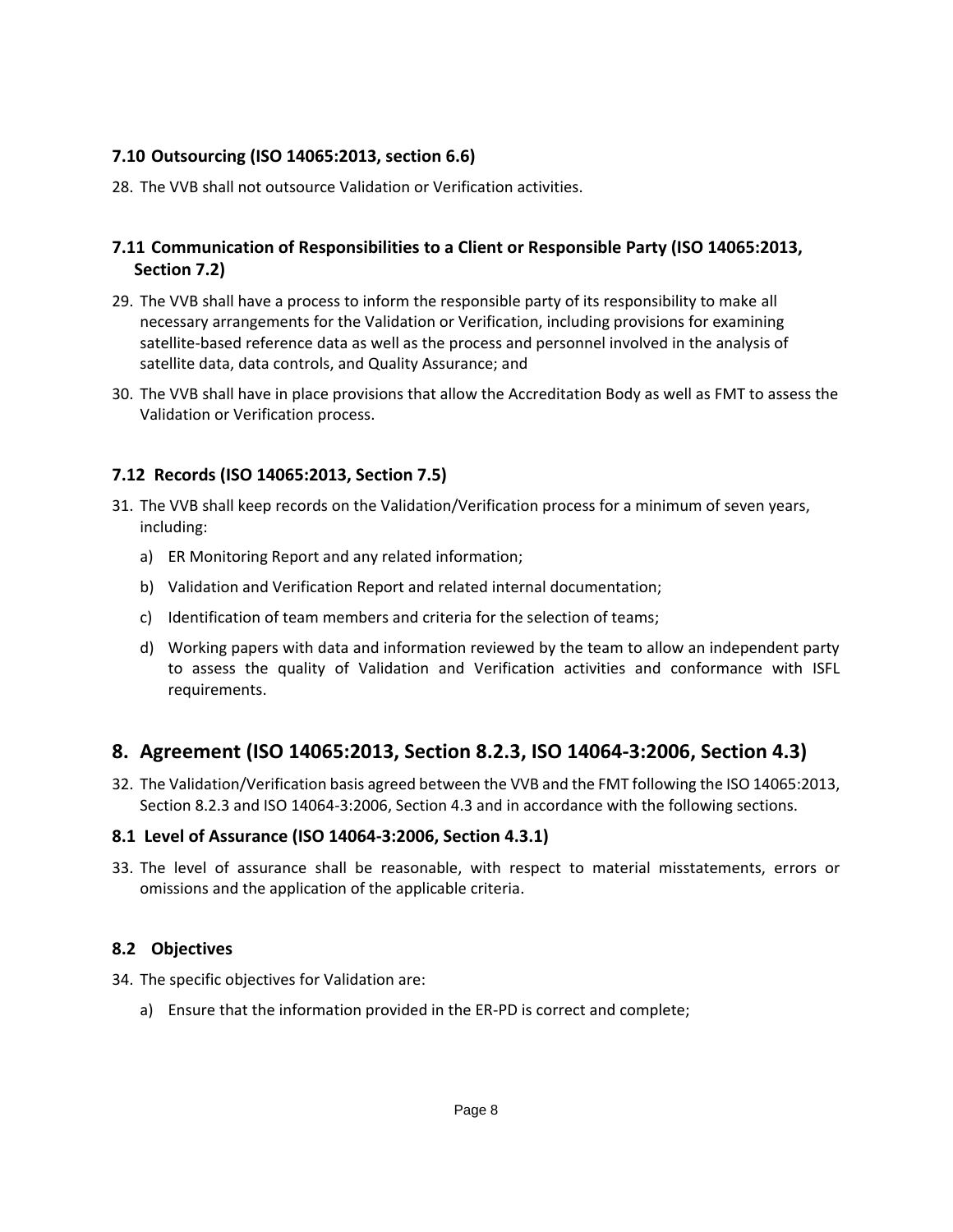b) Assess the conformance of the ER-PD against the applicable criteria as presented in the following table.

| <b>Aspect</b>                      | <b>Objectives</b>                                                                                                                                                                                                                                                              |
|------------------------------------|--------------------------------------------------------------------------------------------------------------------------------------------------------------------------------------------------------------------------------------------------------------------------------|
| <b>Risk</b><br>for<br>displacement | Correctness and completeness of the information provided in the<br>$\bullet$<br>analysis of displacement risk.                                                                                                                                                                 |
|                                    | Expert judgement on the effectiveness of the proposed strategy to<br>$\bullet$<br>mitigate and/or minimize, to the extent possible, potential<br>Displacement.                                                                                                                 |
| <b>Double</b><br>Counting          | Correctness and completeness of the information provided whether<br>parts of the program area, or projects in the program area, are included<br>in other GHG initiatives and if this creates a risk of double counting,<br>and/or double payment.                              |
| <b>Double</b><br>claiming          | If applicable, expert judgement whether the Program and Projects Data<br>$\bullet$<br>Management System is sufficient, secure, and robust.                                                                                                                                     |
|                                    | If the ISFL ER Program is not using the World Bank's transaction registry<br>$\bullet$<br>for FCPF and ISFL ER Programs, expert judgement whether the<br>transaction registry is sufficient, secure, and robust.                                                               |
|                                    | If applicable, expert judgement of the data management and registry<br>systems to recognize nested projects and avoid multiple claims to ERs.                                                                                                                                  |
| <b>ISFL Reporting</b>              | Assess whether the GHG Inventory is comparable in its use of<br>$\bullet$<br>definitions, categories and subcategories with national processes such<br>as the national GHG inventory, REDD+ and the Biannual Update Report.                                                    |
|                                    | Assess whether the best available data sets, methods, models and<br>$\bullet$<br>assumptions have been used in the ISFL Reporting and that the<br>inventory applies the general IPCC principles of Transparency,<br>Completeness, Consistency, Accuracy and comprehensiveness. |

#### **Table 1. Detailed objectives of the Validation**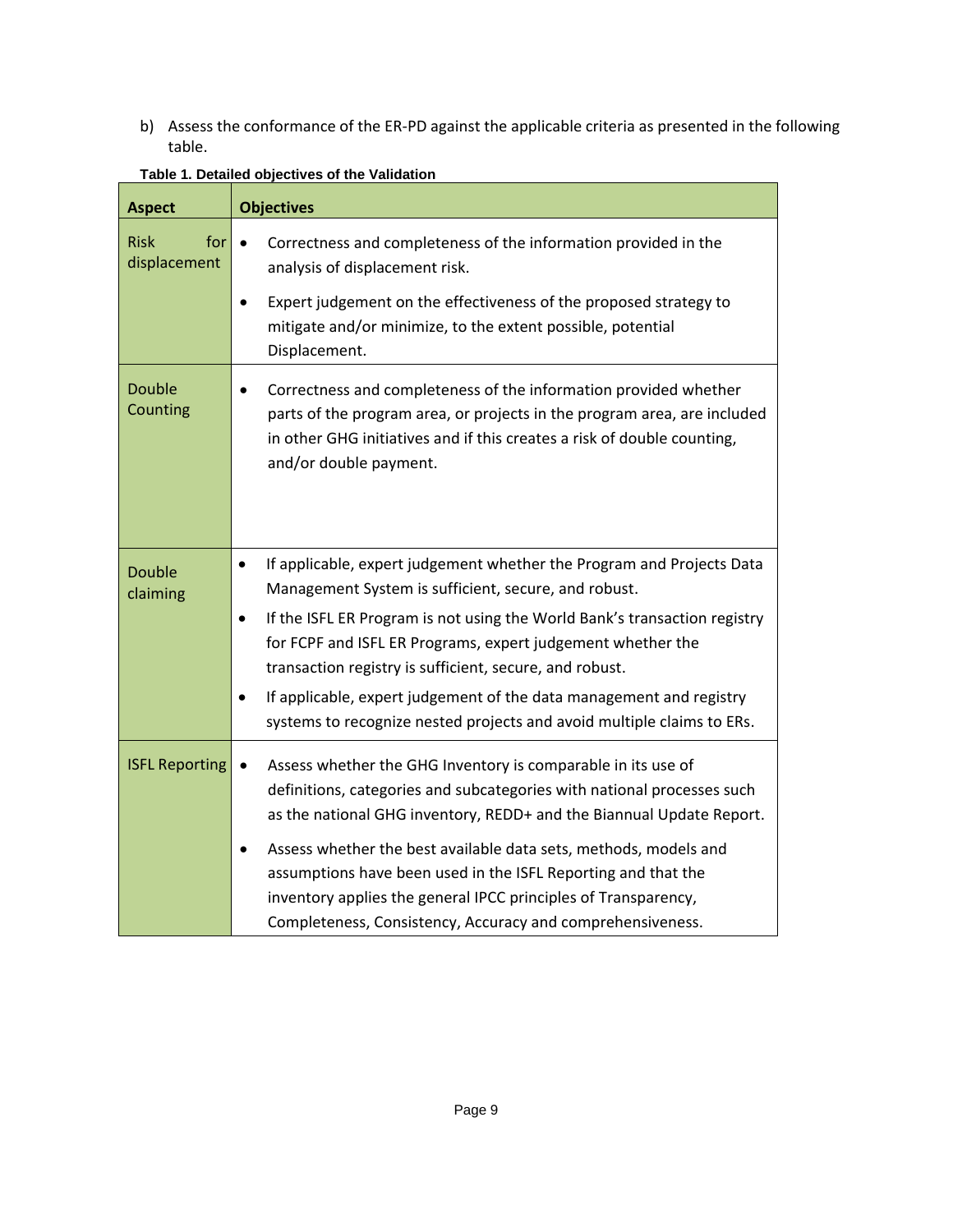| Selection<br>of<br>subcategories<br>for<br>accounting | Correctness and Completeness of the data and information provided on<br>$\bullet$<br>the choice of the subcategories<br>Assess whether the quality and baseline setting requirements have<br>٠<br>been applied correctly and the choice of the subcategories is correct<br>and justified<br>Assess whether all significant pools and sources of Greenhouse Gas<br>٠<br>Emissions are included. If a major Carbon Pool/or gas is excluded, assess<br>whether this has been sufficiently explained and justified, provided it is<br>not a significant pool. |
|-------------------------------------------------------|-----------------------------------------------------------------------------------------------------------------------------------------------------------------------------------------------------------------------------------------------------------------------------------------------------------------------------------------------------------------------------------------------------------------------------------------------------------------------------------------------------------------------------------------------------------|
| <b>Emissions</b><br><b>Baseline</b>                   | Assess whether the methods used to construct are in line with the IPCC<br>$\bullet$<br>and best practice approaches as defined, for example by the GFOI<br>Correctness and Completeness of the data used to construct the<br><b>Emissions Baseline</b><br>Assess whether the baseline requirements have been applied correctly<br>٠<br>and the Emissions Baseline estimate is calculated correctly                                                                                                                                                        |
| Monitoring<br>and Emission<br>Reduction<br>Estimation | Assess whether the data and methods proposed for monitoring are<br>$\bullet$<br>consistent enough with the data and methods used for the<br>determination of the baseline to allow for meaningful comparison and<br>calculation of the Emission Reductions<br>Assess whether the proposed monitoring methods and arrangements<br>٠<br>are in place as described in the Program Document and are technically<br>capable of collecting the data                                                                                                             |
| Uncertainty<br>analysis                               | Assess whether the Uncertainty in the Emissions Baseline has been<br>correctly identified and assessed in accordance with IPCC good practice<br>Assess whether the Uncertainty in the data and parameters to be<br>$\bullet$<br>monitored has been correctly identified and assessed and if the<br>proposed approach to manage and reduce Uncertainty reflects good<br>practice                                                                                                                                                                           |
| <b>Reversals</b>                                      | Correctness and Completeness of the data and assumption used in the<br>٠<br>assessment of the Reversal Risk<br>Assess whether the ISFL Buffer Requirements have been applied<br>correctly                                                                                                                                                                                                                                                                                                                                                                 |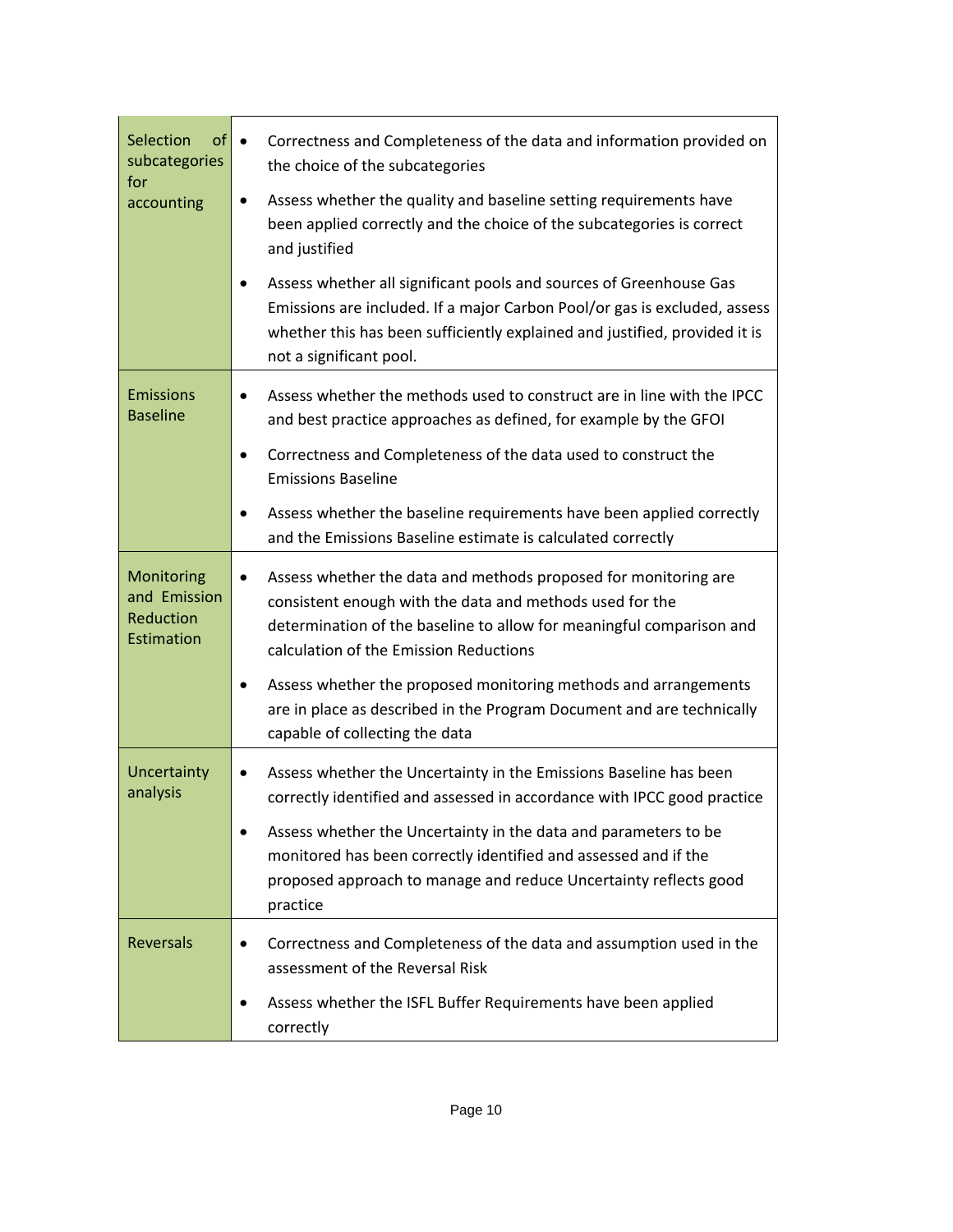- 35. The specific objectives of the Verification are:
	- a) Review of the ER Monitoring Report and supporting information to confirm the correctness of presented information;
	- b) Assess the extent to which the ER Monitoring Report includes a complete and accurate report, to the extent possible, on the implementation of its strategy to mitigate and/or minimize potential Displacement and on any changes in major sources and sinks;
	- c) Assess the extent to which reported ERs have been reported with a transparent and coherent step-by-step process that enables reconstruction and have meet the requirements of applicable criteria;
	- d) Assess the extent to which the reported GHG Emissions/Emission Reductions are materially accurate, i.e. free of material misstatements, errors or omissions;
	- e) Identify sources of Uncertainty due to both random and systematic errors related can impact the estimate of the Total ERs, and determine whether the ISFL ER Program has conducted the Uncertainty analysis in compliance applicable criteria;
	- f) Assess the ISFL ER Program monitoring systems and controls to validate that there are controls for sources of potential errors, omissions, and misstatements in place;
	- g) Identify components of the monitoring system that require attention and/or adjustment in future monitoring and reporting or identify areas of risk of future non-compliance<sup>5</sup>;
	- h) Assess the extent to which the methodologies and methods used to estimate GHG Emissions and Removals during the Reporting Period are consistent with the Emissions Baseline and with the Monitoring Plan as described in the ER-PD;
	- i) Determine whether the ISFL ER Program has quantified ERs allocated to the Uncertainty and Reversal Buffer during the Reporting Period in compliance with the applicable criteria;
	- j) Assess the extent to which systems to avoid that ERs generated under the ISFL ER Program have not been counted or compensated for more than once have been adequately implemented and confirm that issuance has not occurred in other known registries;
	- k) Determine whether the (national) Program and Projects Data Management System is implemented and operated in compliance with the ISFL Program Requirements and other applicable criteria.

<sup>&</sup>lt;sup>5</sup> the VVB shall refrain from providing recommendations related to compliance of the applicable criteria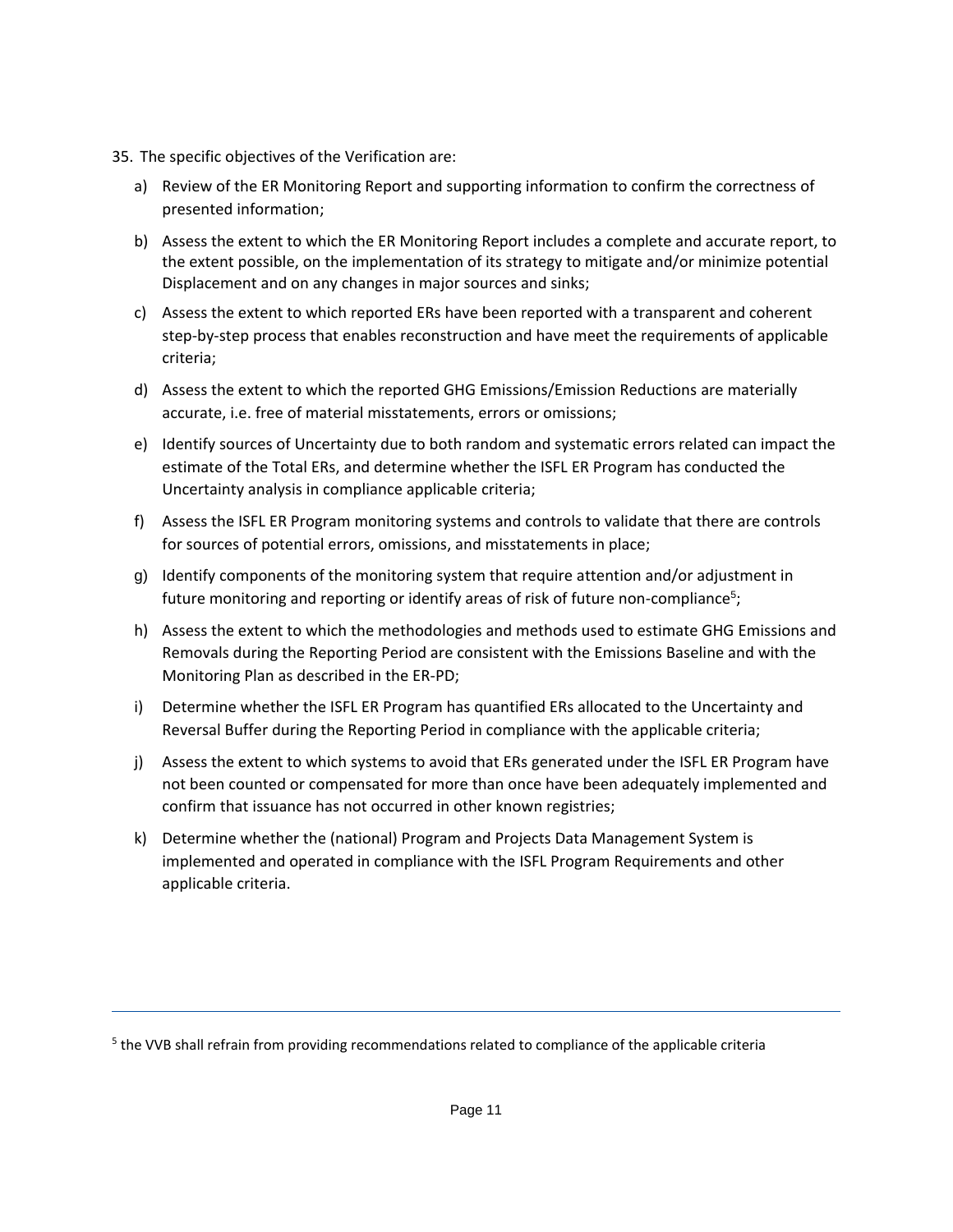### **8.3 Criteria**

- 36. The VVB shall complete its Validation/Verification following the general principles set out in Sections 5.
- 37. The criteria for Validation and Verification are:
	- a) The ISFL Program Requirements sections/paragraphs that are applicable for Validation and Verification are presented in the following table.

| Paragraph                                                                                                      | <b>Topic</b>                                                 | <b>Validation</b> | <b>Verification</b> |
|----------------------------------------------------------------------------------------------------------------|--------------------------------------------------------------|-------------------|---------------------|
| 3.2.5                                                                                                          | Displacement                                                 | X                 | X                   |
| 3.7                                                                                                            | Mitigation of risk of double counting and double<br>claiming | X                 | X                   |
| ISFL Reporting, quality and baseline setting and<br>4.1, 4.2, 4.3<br>selection of subcategories for accounting |                                                              | X                 |                     |
| 4.4                                                                                                            | <b>Emissions Baseline</b>                                    | X                 |                     |
| 4.5                                                                                                            | Monitoring and Emission Reduction estimation                 | X                 | X                   |
| 4.6                                                                                                            | Uncertainty analysis                                         |                   | X                   |
| 4.7.1                                                                                                          | <b>Risk of Reversals</b>                                     |                   | X                   |
| <b>Addressing Reversals</b><br>$4.7.2 - .7.4$                                                                  |                                                              |                   | X                   |

**Table 2. Criteria and Indicators applicable to Validation and Verification.**

- b) Other applicable Requirements, e.g. Buffer Requirements;
- c) Guidelines contained in the ISFL ER Program Document Template, ER Monitoring Report Template, the Validation Report Template and the Verification Report Template;
- d) For Verification, the validated methodologies and methods used to estimate GHG Emissions and Removals as described in the ISFL ER Program Document;
- 38. The following documents may be considered as documents that provide acceptable methods for satisfying requirements provided in the above criteria:
	- a) 2006 IPCC Guidelines<sup>6</sup>;
	- b) 2013 IPCC Wetlands Supplement<sup>7</sup>;

<sup>&</sup>lt;sup>6</sup> IPCC, "2006 IPCC Guidelines for National Greenhouse Gas Inventories", [https://www.ipcc](https://www.ipcc-nggip.iges.or.jp/public/2006gl/)[nggip.iges.or.jp/public/2006gl/](https://www.ipcc-nggip.iges.or.jp/public/2006gl/)

<sup>&</sup>lt;sup>7</sup> IPCC, "2013 Supplement to the 2006 IPCC Guidelines for National Greenhourse Gas Inventories: Wetlands", [https://www.ipcc-nggip.iges.or.jp/home/docs/wetlands/Wetlands\\_Supplement\\_precopyedit.pdf](https://www.ipcc-nggip.iges.or.jp/home/docs/wetlands/Wetlands_Supplement_precopyedit.pdf)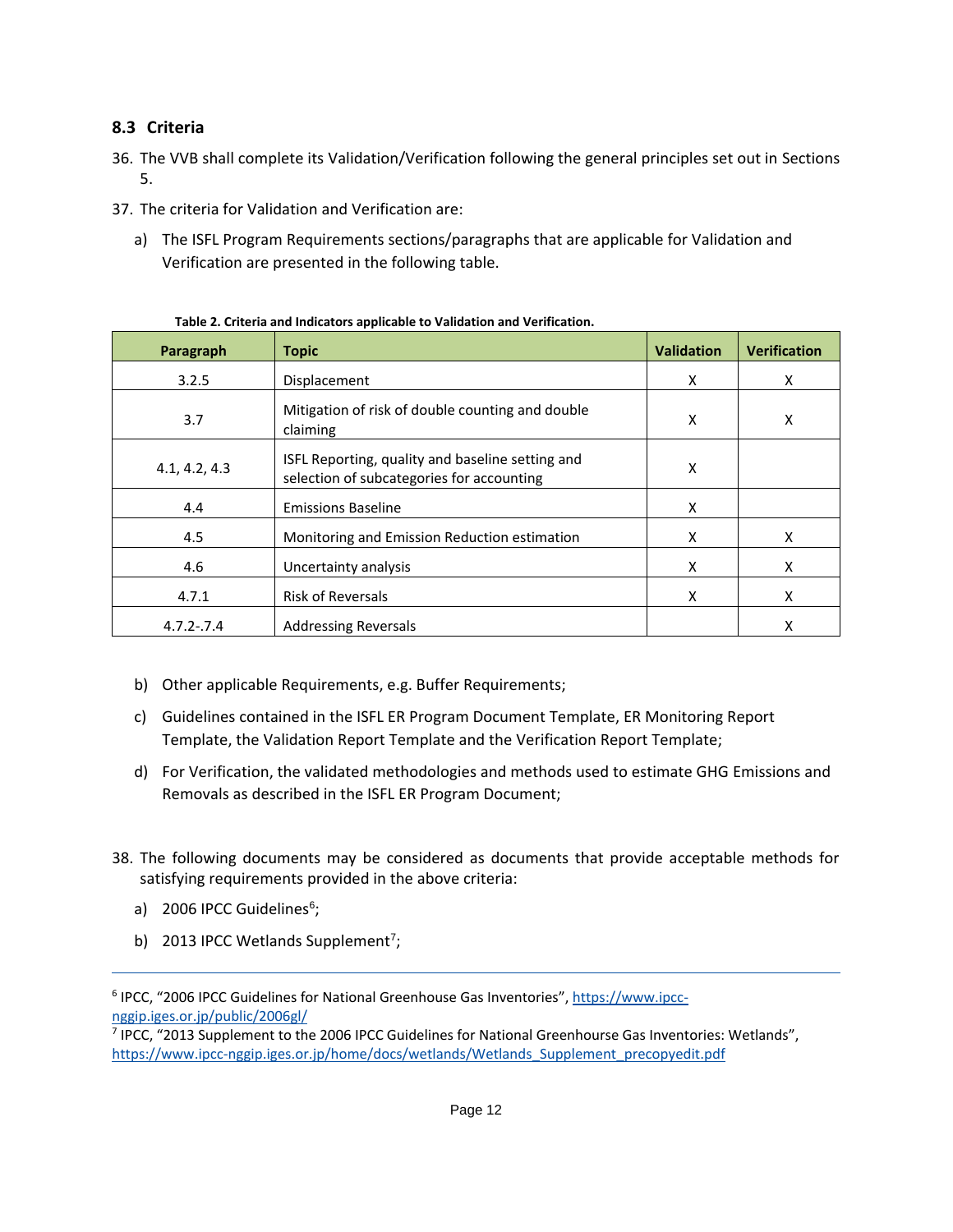- c) GFOI 2016 Methods and Guidance Document<sup>8</sup>.
- 39. In cases where a requirement requires clarification from FMT and/or the Accreditation Body, the VVB shall submit a request for interpretation to FMT and the Accreditation Body and shall include the following:
	- a) Name and title of the individual submitting the request for clarification;
	- b) Reference in the documentation, including referenced clauses or section of requirements;
	- c) ER Program Identification (if the clarification is specific to a certain geographic area please specify);
	- d) Needed clarification;
	- e) Proposed interpretation by the VVB.
- 40. The FMT and Accreditation Body shall review the request for clarification and provide a response to the VVB. FMT and the Accreditation Body may request a meeting to discuss the specific issue requiring clarification.

#### **8.4 Scope**

41. The scope of Validation/Verification covers:

- a) The ISFL ERPA Phase of the applicable to the ISFL ER Program;
- b) The selected Baseline Period (Validation) and the applicable Reporting Period (Verification);
- c) The ER Program Area as defined in the ER Program's Final ER Program Document (ER-PD);
- d) The GHG sources and Sinks associated with any of the AFOLU Activities accounted for as required by the Methodological Framework;
- e) The Carbon Pools and Greenhouse Gases to be accounted for as required by the ISFL Program Requirements;
- f) The ISFL ER Program's monitoring system as described in the ER Monitoring Report;
- g) The (national) Programs and Projects Data Management System.

#### **8.5 Materiality level**

42. In respect of quantitative matters, discrepancies will be identified and quantified by the audit team based on the audit team's recalculation, based on the guidance found in the indicators in the assessment checklist. Where the methodology used in production of the ER-PD does not follow the guidance in the assessment checklist, a discrepancy between the output produced by the audit team and the information reported in the ER-PD will likely result, and any such discrepancies will be evaluated for materiality according to the following criteria:

<sup>&</sup>lt;sup>8</sup> GROI, "GFOI 2016 Methods and Guidance Document", <https://www.reddcompass.org/download-the-mgd>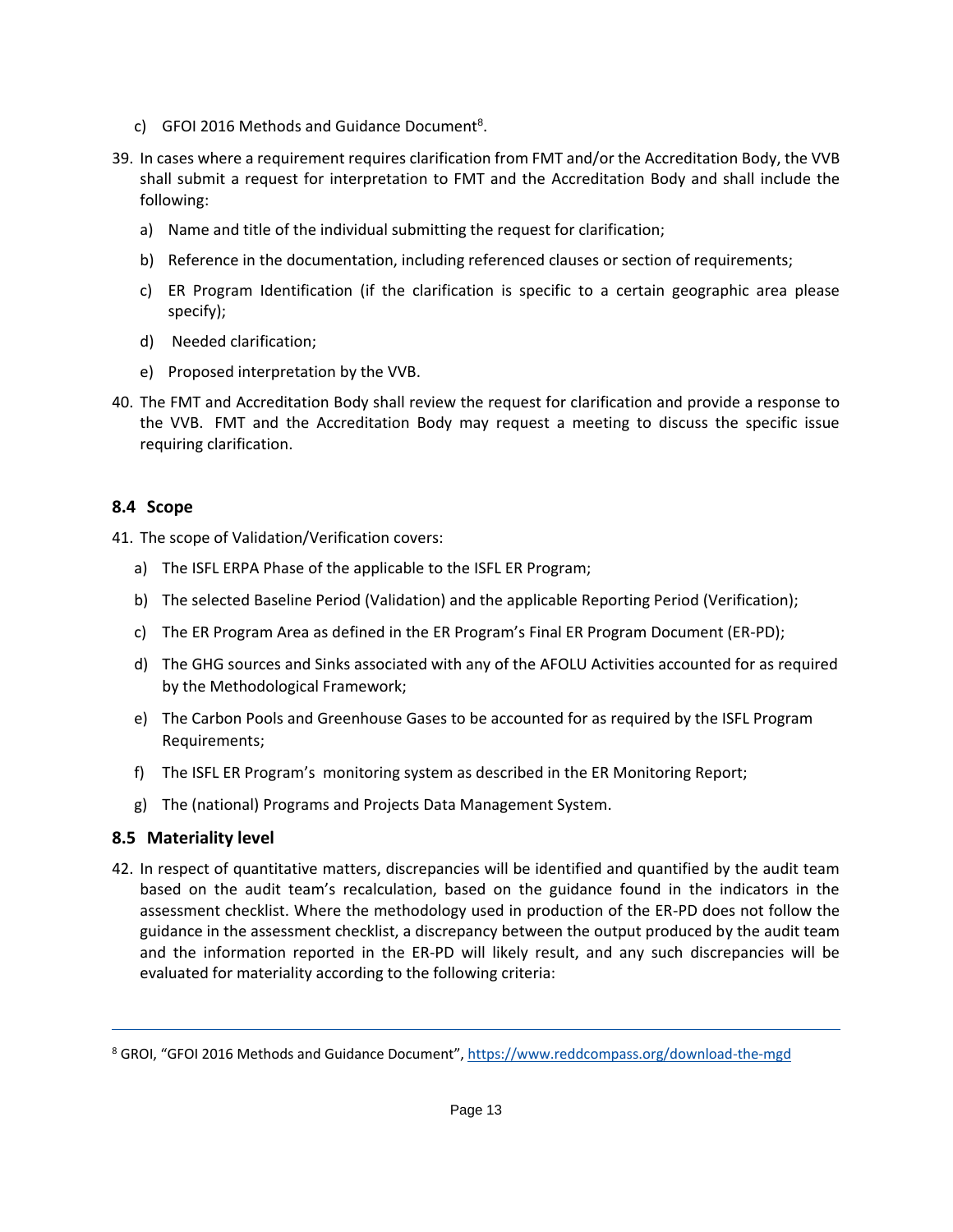- a) A discrepancy in the Program GHG Inventory and/or the process used to select subcategories eligible for ISFL Accounting (including a discrepancy in the ordering of subcategories by total GHG Emissions and Removals on an absolute basis) will be considered material if it results in an incorrect determination of the subcategories eligible for ISFL Accounting.
- b) A 1.00% materiality threshold applies to any over-estimation of the Emissions Baseline<sup>9</sup>.
- 43. In respect to reporting of information in the ER-PD or the ER MR Any errors in the reporting of factual information will be considered material if the incorrectly reported information is directly or indirectly required to be reported in the ER-PD by the assessment criteria.
- 44. Any discrepancies identified as material through application of the applicable criteria will be treated as nonconformities in the assessment process. Any discrepancies not identified as material through application of the above criteria will inherently be considered immaterial. It is possible that discrepancies may be identified that do not need to be corrected immediately but that will require corrective action or mitigation at some later time. Under this situation, a special type of finding, termed an Observation will be issued.

### **8.6 Uncertainty**

45. It may be noted that the concept of materiality, as defined above, is distinct from the concept of uncertainty, which is defined in ISO 14064-2:2006 as "parameter associated with the result of quantification which characterizes the dispersion of the values that could be reasonably attributed to the quantified amount". There is no inherent relationship between Uncertainty and materiality.<sup>10</sup> To reduce the risk of uncertainty, programs must deposit ERs into the "Uncertainty Buffer".

<sup>9</sup> The materiality analysis will be carried out by first calculating the difference between the reported Emissions Baseline and the assessment team's calculation of the same quantity, and then dividing by the reported Emissions Baseline. If the resulting quantity is greater than 1.00%, the discrepancy is considered material. Otherwise, the discrepancy is not considered material.

Under-estimation of the Emissions Baseline will not be considered a material discrepancy.

 $10$  Taking the Emissions Baseline as an example, it is possible for an Emissions Baseline to be calculated using highly uncertain data sources and, as such, to have a high degree of associated uncertainty. However, if the audit team is able to replicate the calculation of the Emissions Baseline and confirm that the Emissions Baseline is free from calculation errors and has been calculated in a manner consistent with the indicators in the assessment checklist, the extent of any discrepancy between the Emissions Baseline and the audit team's recalculation may be quite small.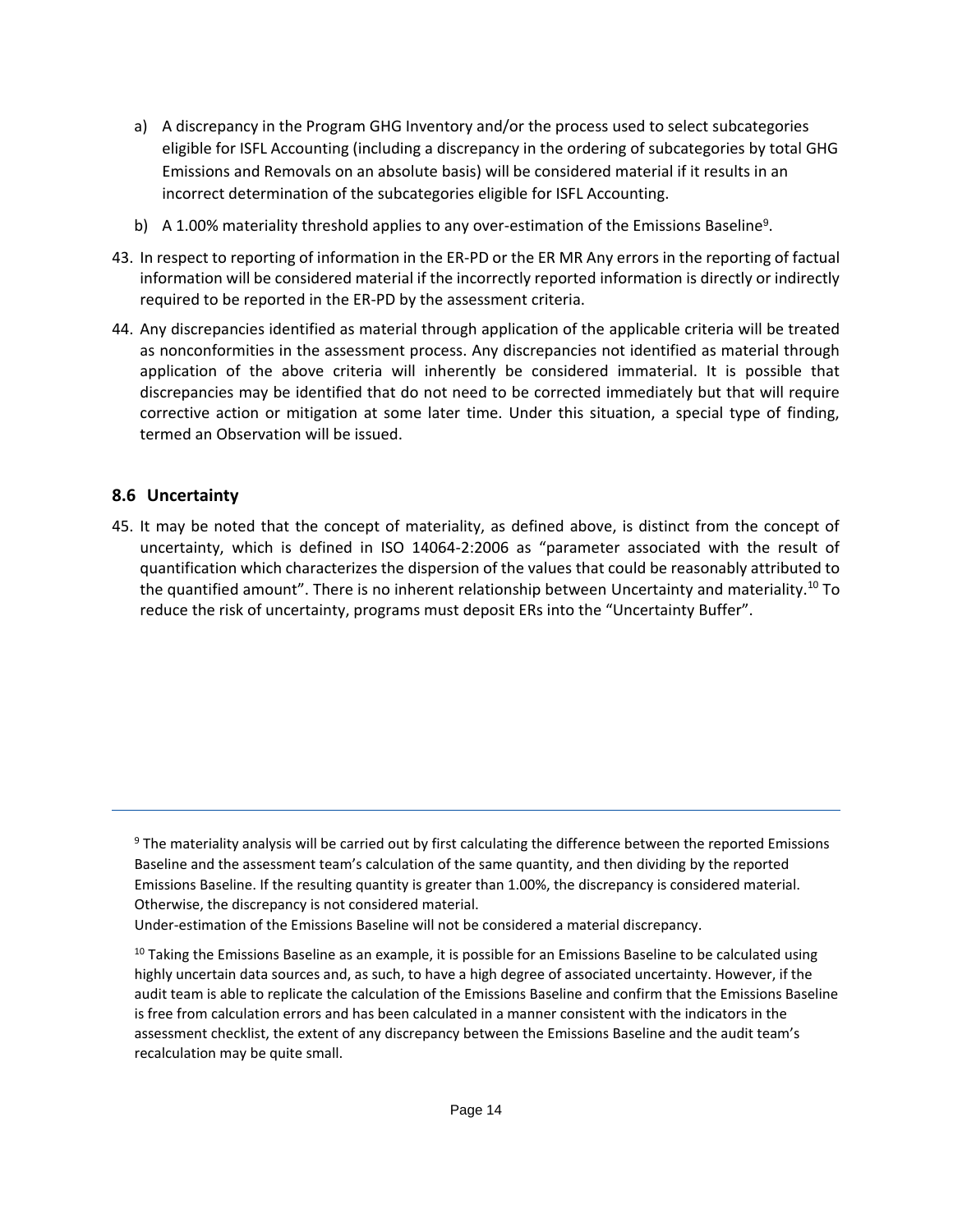# <span id="page-16-0"></span>**9. Validation and Verification Planning (ISO 14065:2006, Section 8.3.3)**

### **9.1 General**

46. The planning of Validation and Verification of reported ERs shall follow a risk-based approach<sup>11</sup> in compliance with *ISO 14064-3: 2006.* 

#### **9.2 Risk assessment**

- 47. The VVB shall conduct a risk assessment of the sources and the magnitude of potential errors, omissions, and misstatements as required by *ISO 14064-3: 2006, Section 4.4.1.*
- 48. The Validation/Verification shall include evidence-gathering activities and techniques as described in ISO *14064-3:2006.* The VVB shall use amongst others the following evidence to plan the verification:
	- a) The ER MR and all supporting documentation including spreadsheets, spatial information, maps and/or synthesized data);
	- b) Annex to the MR including information on the Emissions Baseline;
	- c) Previous ER MR, Validation and/or Verification Reports
	- d) Country visits or, as applicable, field visits<sup>12</sup> and teleconferences with the ISFL Program Participant or other Stakeholders.

#### **9.3 Validation/Verification Plan**

- 49. The VVB shall develop a documented Validation/Verification plan in compliance with ISO 14065:2013 and ISO 14064-3:2006. Additionally, the Validation/Verification plan shall include:
	- a) Kick off and closing meeting for each individual ER Program
	- b) Desk review
	- c) site visit(s) by the Validation/Verification team, including the technical experts.
	- d) Interviews with key stakeholders
- 50. The VVB shall communicate the Validation/Verification plan to the FMT and the ISFL Program, including any further revision.

 $11$  The risk-based approach consists of an auditing approach based on areas of highest perceived risk of material misstatement. Areas that display low complexity or have minimal bearing on the eligibility or quantification of program Emission Reductions should receive lower priority and attention relative to areas with high complexity and significant implications for program eligibility or Emission Reductions. More information on this approach may be found at <https://americancarbonregistry.org/carbon-accounting/verification/acr-vv-guideline-v1-1.pdf/view>or <http://www.climateactionreserve.org/wp-content/uploads/2017/02/2017-Verification-Program-Manual.pdf> <sup>12</sup> Most ER Programs, reported Emission Reductions will rely on Activity Data estimates through Earth Observation

data obtained in a centralized Forest Monitoring System with few field data.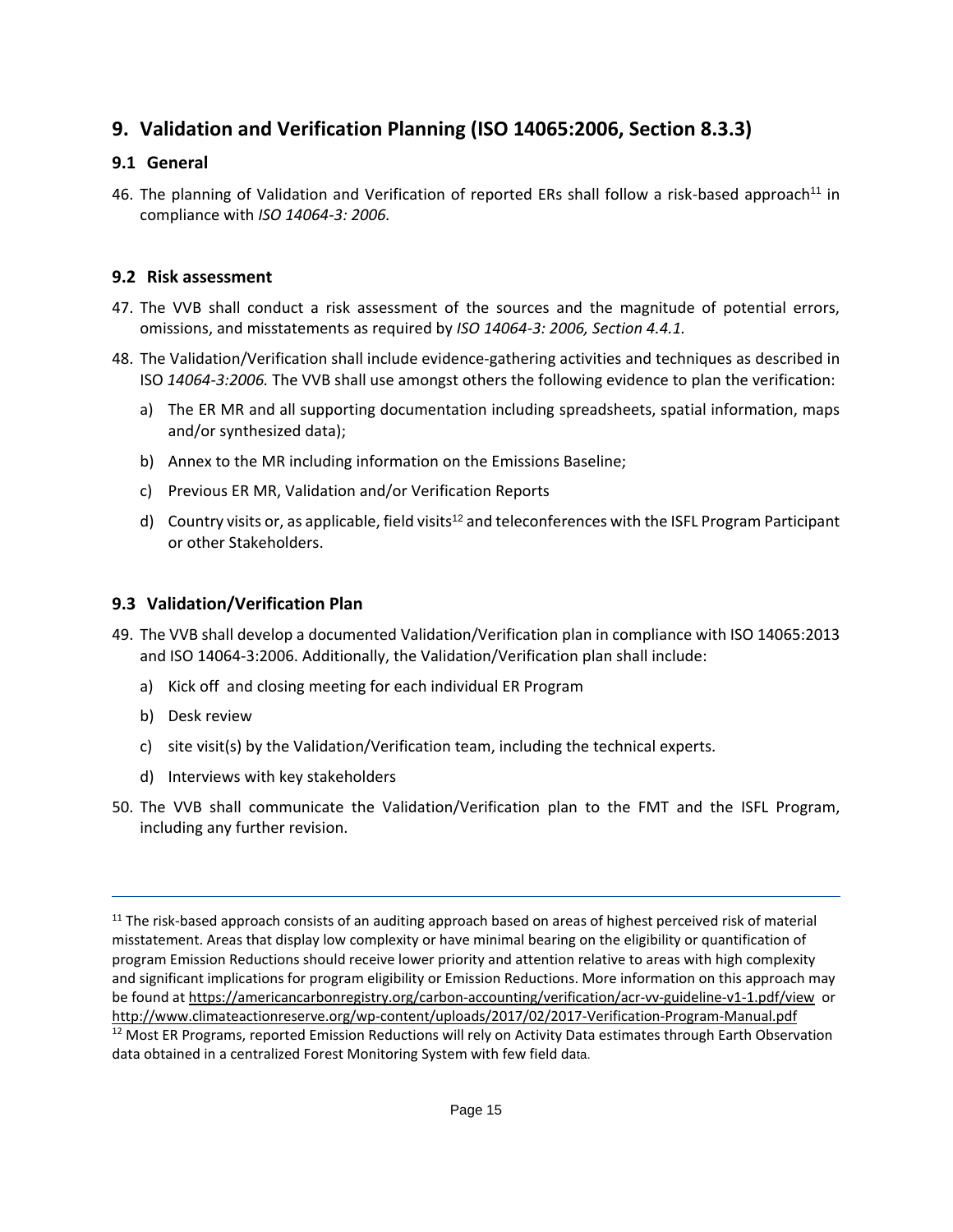51. The Validation/Verification plan shall be revised as necessary during the course of the audit process. The VVB shall communicate the Validation and Verification plan at the start of the beginning of the Validation/Verification and the revised version at the conclusion. The initial Validation/Verification plan shall be provided to the FMT and the ISFL Program Participant no later than 15 days before the Validation/Verification start date.

#### **9.4 Sampling Plan**

- 52. The VVB shall develop a sampling plan or evidence-gathering plan based on the results of the risk assessment and in compliance with ISO 14065:2013 and ISO 14064-3:2006. This sampling plan shall include a plan for sampling sources of errors to assess the degree to which they are free of material errors, mistakes, and misstatements. The sampling plan shall take into account:
	- a) The basis of Validation/Verification agreed, i.e. level of assurance, materiality threshold, scope, and criteria;
	- b) The assessment of 'inherent risk', 'risk of control failure' and the 'risk of detection' for all possible measured, estimated or calculated parameters;
	- c) amount and type of evidence (qualitative and quantitative) necessary to achieve the agreed level of assurance, including an indication on whether sampling will be used to detect a material error, mistake or misstatement;
	- d) when sampling is applied, methodologies for determining representative samples.

# <span id="page-17-0"></span>**10. Validation and Verification Process**

#### **10.1 Validation and Verification (ISO 14065:2013, section 8.4)**

53. The VVB shall perform Validation and Verification activities following the requirements of ISO 14065:2013 and ISO 14064-3:2006.

### **10.2 Evaluation of the GHG Assertion (ISO 14064-3:2006, Section 4.8)**

- 54. The VVB shall evaluate whether the evidence collected in the assessments is sufficient and if it supports the GHG assertion made by the ER Program. The VVB shall consider materiality in evaluating the collected evidence.
- 55. Based on this evaluation, the VVB shall conclude whether or not the GHG assertion is without material discrepancy, and whether the Validation/Verification activities provide the level of assurance established in Section 8.1. In line with ISO14065:2013, conclusions on the GHG assertion shall be drawn by a person(s) different from those who conducted the Validation/Verification activities.
- 56. In case the ISFL Country Participant amends the GHG assertion, the VVB shall evaluate the modified GHG assertion to determine whether the evidence supports the modified GHG assertion.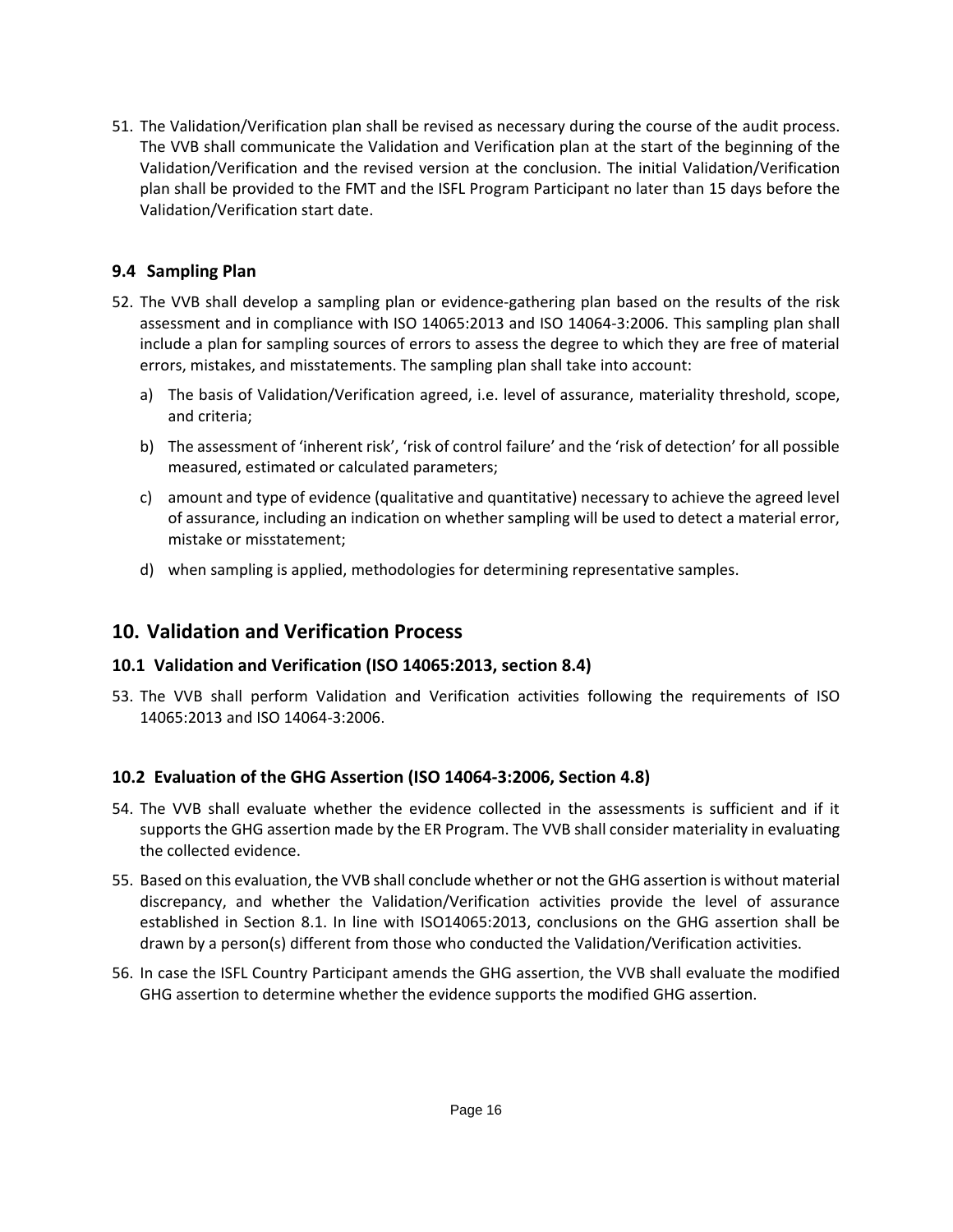#### **10.3 Assessment of Monitoring System**

- 57. For Validation and Verification, the VVB shall assess the Forest Monitoring System of the ER Program and its controls for sources of potential errors, omissions, and misstatements. For this, the VVB shall consider:
	- a) The selection and management of GHG related data and information;
	- b) Processes for collecting, processing, consolidating and reporting GHG data and information;
	- c) Systems and processes that ensure the Accuracy of the data and information;
	- d) Design and maintenance of the monitoring system;
	- e) Systems and processes that support the monitoring system, including Standard Operating Procedures and QA/QC procedures;
	- f) Results of previous assessments, if available and appropriate.

# <span id="page-18-0"></span>**11. Issuing Non-Compliances & Observations**

- 58. The VVB shall, after the desk review and after the country or field visit (as applicable), issue a list of findings including the list of observed non-compliances and clarifications. While doing so it shall refer to the specific requirement, the objective evidence used to raise the finding and the description of the finding. The VVB shall use the following gradation to identify the level of non-compliance:
	- a. **Non-Conformity Request (NCR)** shall be issued when (1) a clear non-conformity with respect to a specific requirement or (2) a material discrepancy. Closure of an NCR required that the VV team be provided with evidence that the underlying issue resulting in issuance of the NCR had been duly addressed.
	- b. **New Information Requests (NIR)** shall be issued when the VV team determines that they have not been furnished with sufficient information to make a decision regarding conformance, a New Information Request (NIR) will be issued. After the response is received, the VV team will evaluate the submission and determine if adequate information has been provided or if additional findings (NIR, NCR, OBS) should be issued.
	- c. **Observations (OBS)** shall be issued where:
		- i. An area where immaterial discrepancies existed between the observations, data testing results or professional judgment of the VVB team and the information reported or utilized (or the methods used to acquire such information) within the ER-PD/ER MR.
		- ii. An area where the expert judgement of the VVB team suggested that there were opportunities for improvement in the areas falling within the assessment scope.
		- iii. An area which presented a risk of future non-conformance.
- 59. The VVB shall make sure that:
	- a. all NCR and NIR are suitably closed out by the ISFL Program Participant prior to issuing a positive Validation/Verification opinion;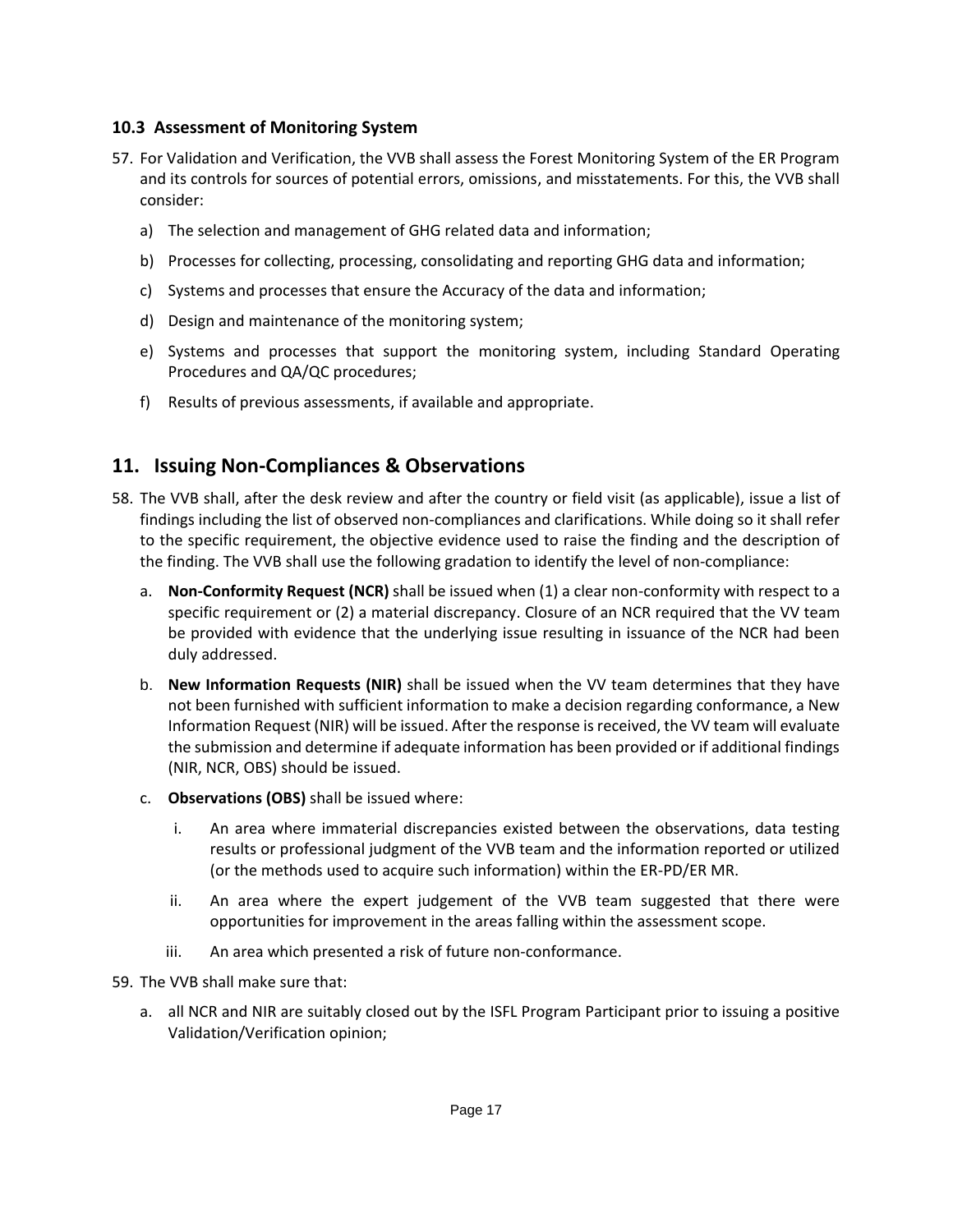b. all OBS issued at Verification shall be suitably closed out by the ISFL Program Participant at the time of the next Verification.

# <span id="page-19-0"></span>**12. Validation/Verification statement**

### **12.1 Review and Issuance of the Validation/Verification statement (ISO 14065:2013, Section 8.5)**

60. Technical Review: In addition to the requirements of ISO 14065:2013 and ISO 14064-3, the individual(s) conducting the Technical Review shall evaluate Validation/Verification records to determine if the VV team collected sufficient evidence to support the conclusion.

### **12.2 Content of the Validation/Verification statement**

- 61. The Validation/Verification Statement issued by the selected VVB shall include, at a minimum, the following elements as required by the Validation Report and Verification Report Templates:
	- a) A description of the level of assurance, scope, criteria and materiality level applied;
	- b) A description of the activities undertaken as part of the Validation/Verification including the evidence-gathering procedures used to assess the GHG assertion;
	- c) An overview of the findings of the Validation/Verification concerning how the ER Program meets the applicable criteria, including information on how any non-conformities were addressed;
	- d) A description of opportunities for future technical improvements in the form of Observations;
	- e) A VVB's opinion on the Accuracy and Completeness of the ER-PD/ER Monitoring Report;
	- f) A VVB's opinion, addressed to the ISFL, on the GHG assertion whether representing a positive or negative opinion; and
	- g) A statement of the quantity of Baseline Emissions and the Total ERs, Buffer ERs and Net ERs that the ER Program has generated during the relevant Reporting Period.

### **12.3 Facts discovered after the Validation and Verification statement (ISO 14065:2013, Section 8.7)**

62. In addition to the requirements of ISO 14065:2013, the VVB shall:

- a) Evaluate the facts to determine if they could materially affect the Validation or Verification statement;
- b) Evaluate the facts to determine if they could materially affect the buffer pool;
- c) Communicate the results to the FMT.
- 63. Appeals (ISO 14065:2006, Section 9) against a VVB decision related to the Validation/Verification of an ER program shall be handled in accordance with the VVB's internal policy. The results of the appeal are made available to both FMT and the Accreditation Body.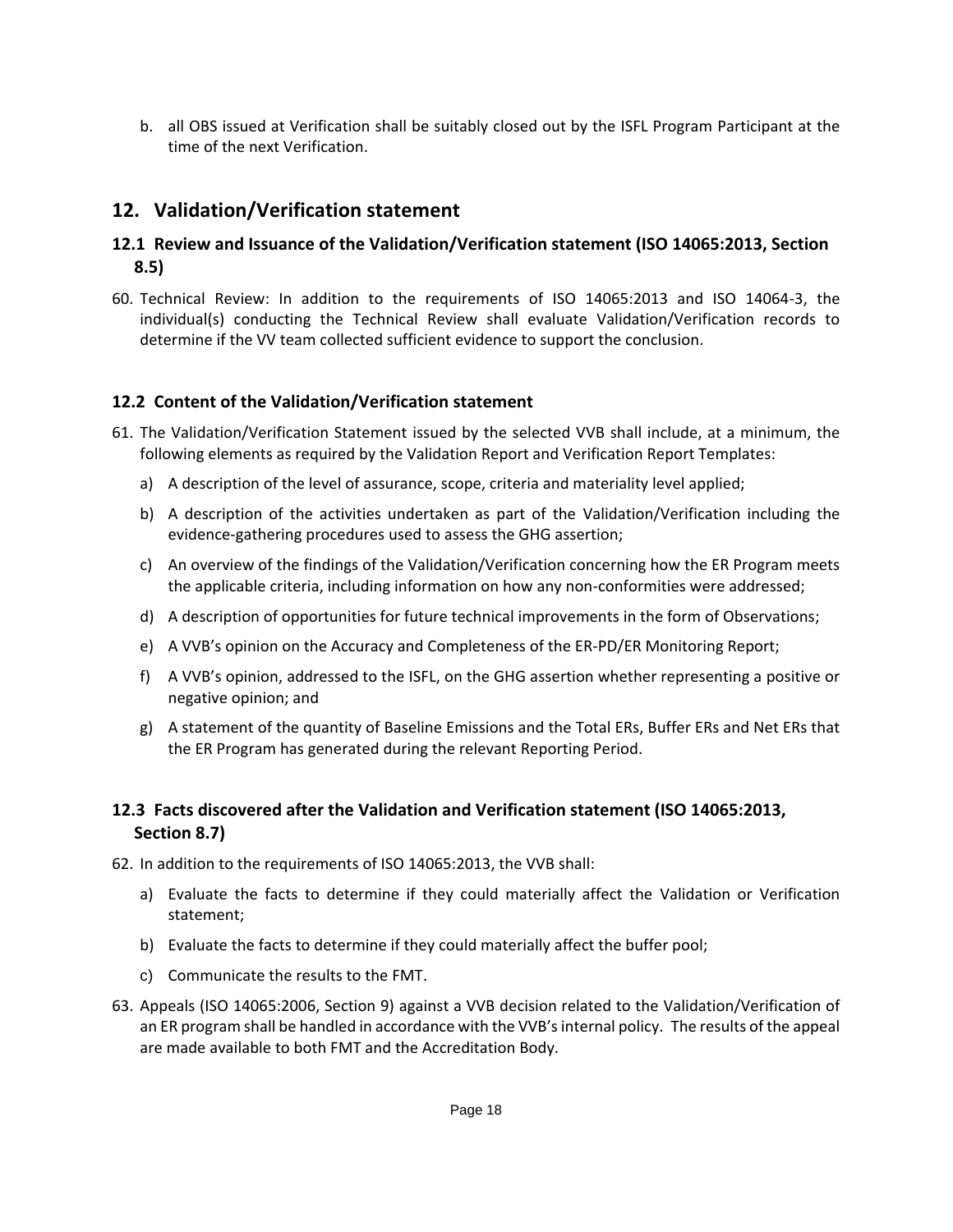64. Complaints (ISO 14065:2013, Section 10). VVBs shall actively cooperate with the FMT during the management of complaints related to the VVB or complaints received against the ER program raised by stakeholders. The resolution of complaints shall be made available to the FMT and the Accreditation Body.